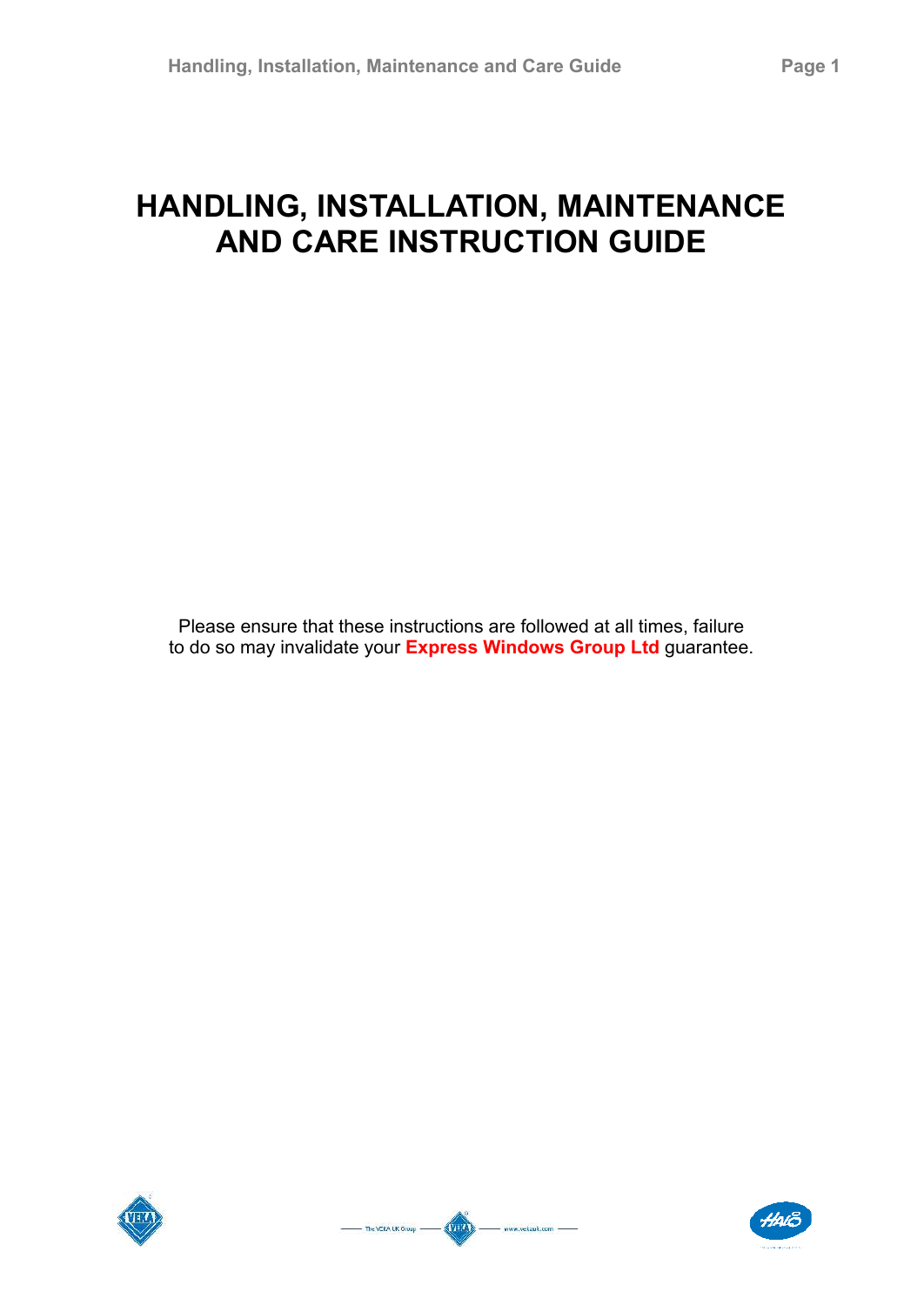# **1.0 Disclaimer**

This document is supplied by The Express Windows Group Ltd Group. Whilst we endeavour to keep information up-to-date, elements of this document and the information contained within it may be subject to change. The Express Windows Group Ltd reserves the right to alter any specification or design without prior notice.

Any information, including text, diagrams and photographs contained in this document are for general information purposes only and are provided entirely at the user's risk. You should apply your own judgment in making use of any content, including, without limitation, the use of any information contained therein as the basis for any decisions. The Express Windows Group Ltd shall not be responsible or liable, directly or indirectly, in any way for any loss or damage of any kind incurred as a result of, or in connection with the use of, or reliance on, any such information contained herein.

The copyright© of this document is the property of the VEKA UK Group and all rights are reserved. This document may not be copied in whole or in part or used for any other purpose than for which it was supplied without the prior consent of the VEKA UK Group.

Compliance with Health and Safety, local Building Regulations or other legislation are not covered as part of this document.

Please ensure that these instructions are followed at all times, failure to do so may invalidate your Express Windows Group Ltd guarantee.



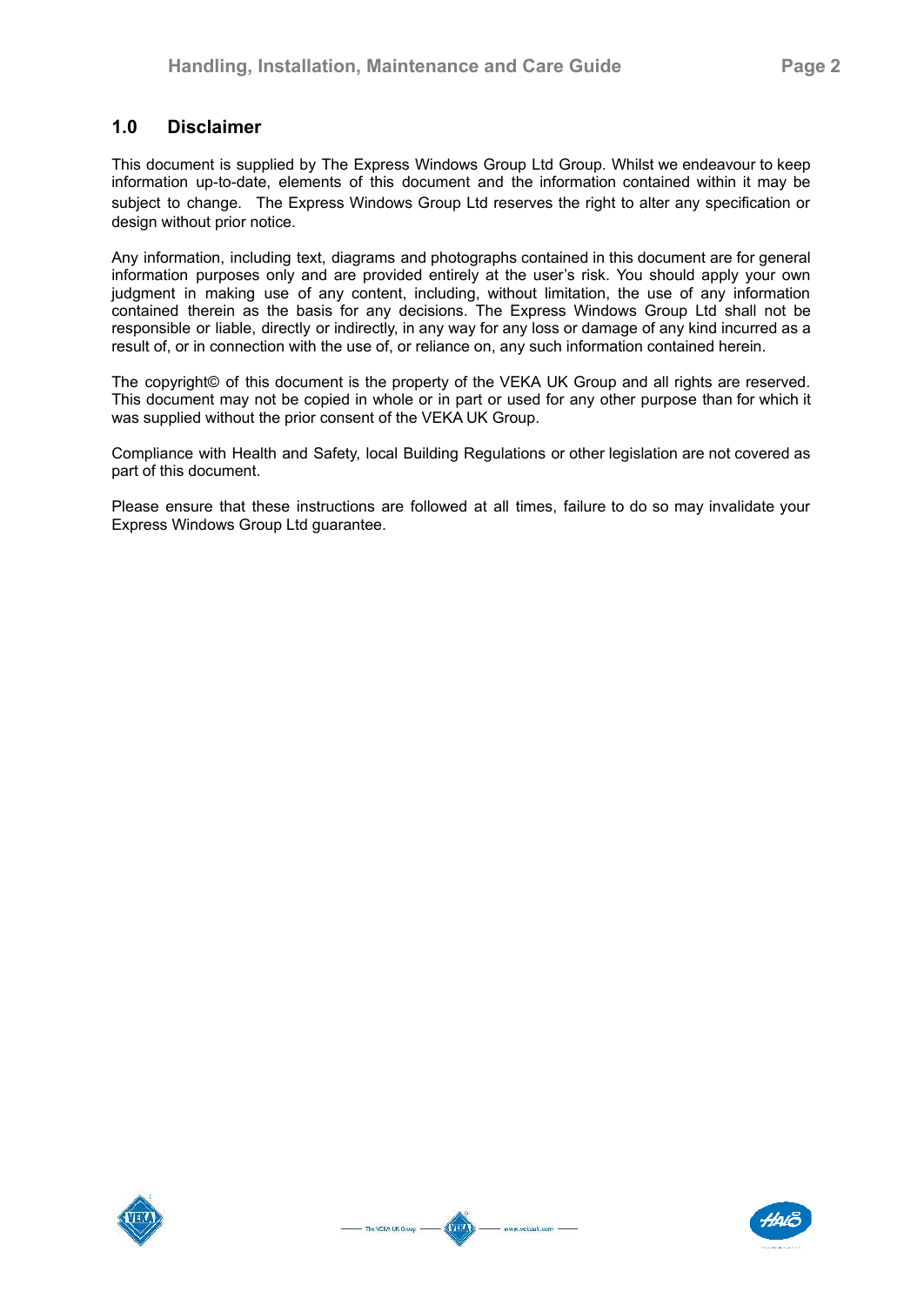| <b>1.0 DISCLAIMER</b>                                                                                                                                        | $\boldsymbol{2}$                                                                                                                                                                                                                                                                                                                                                                                             |                                                                                                                |
|--------------------------------------------------------------------------------------------------------------------------------------------------------------|--------------------------------------------------------------------------------------------------------------------------------------------------------------------------------------------------------------------------------------------------------------------------------------------------------------------------------------------------------------------------------------------------------------|----------------------------------------------------------------------------------------------------------------|
|                                                                                                                                                              | <b>2.0 CONTENTS</b>                                                                                                                                                                                                                                                                                                                                                                                          | 3                                                                                                              |
| <b>3.0 HEALTH AND SAFETY</b>                                                                                                                                 | 4                                                                                                                                                                                                                                                                                                                                                                                                            |                                                                                                                |
| 3.1<br>3.2                                                                                                                                                   | Safety in use: windows<br>Safety in use: additional requirements for doors                                                                                                                                                                                                                                                                                                                                   | 4<br>5                                                                                                         |
| <b>4.0 HANDLING AND STORAGE</b>                                                                                                                              | 6                                                                                                                                                                                                                                                                                                                                                                                                            |                                                                                                                |
|                                                                                                                                                              | <b>5.0 PROTECTION</b>                                                                                                                                                                                                                                                                                                                                                                                        | $\overline{7}$                                                                                                 |
|                                                                                                                                                              | <b>6.0 SURVEY AND INSTALLATION</b>                                                                                                                                                                                                                                                                                                                                                                           | 8                                                                                                              |
| 6.1<br>6.1.1<br>6.1.2<br>6.1.3<br>6.1.4<br>6.1.5<br>6.2<br>6.2.1<br>6.2.2<br>6.3<br>6.3.1<br>6.3.2<br>6.4                                                    | General<br>Removal of windows<br>Removal of sub-sills<br>Removal of 'box-sash' windows<br>Stuctural bay windows<br><b>Bearing plates</b><br>New frame preparation<br><b>Fixing details</b><br>Drainage<br>Installation of glass<br>Window glazing packer positions<br>Door glazing packer positions<br>Site glazing and inspection                                                                           | 8<br>9<br>9<br>$\boldsymbol{9}$<br>10<br>10<br>10<br>11<br>14<br>14<br>14<br>15<br>15                          |
|                                                                                                                                                              | 7.0 CLEANING, MAINTENANCE AND SAFETY IN USE                                                                                                                                                                                                                                                                                                                                                                  | 16                                                                                                             |
| 7.1<br>7.2<br>7.3<br>7.4<br>7.4.1<br>7.4.2<br>7.4.3<br>7.5<br>7.6<br>7.6.1<br>7.6.2<br>7.6.3<br>7.6.4<br>7.6.5<br>7.6.6<br>7.6.7<br>7.6.8<br>7.6.9<br>7.6.10 | Vents and ventilation<br>Internal condensation<br><b>External condensation</b><br>Cleaning<br>PVC-U frames<br>Glass<br>Hardware<br>Component replacement<br>Maintenance<br>General<br>Making a complaint<br>Casement window<br>Tilt and turn window<br>Vertical slider sash window<br><b>Top Swing window</b><br>Entrance door<br>Folding sliding doors<br>Sliding patio doors<br>Tilt and slide patio doors | 16<br>16<br>16<br>17<br>17<br>17<br>17<br>18<br>18<br>18<br>18<br>19<br>20<br>21<br>22<br>23<br>24<br>25<br>26 |





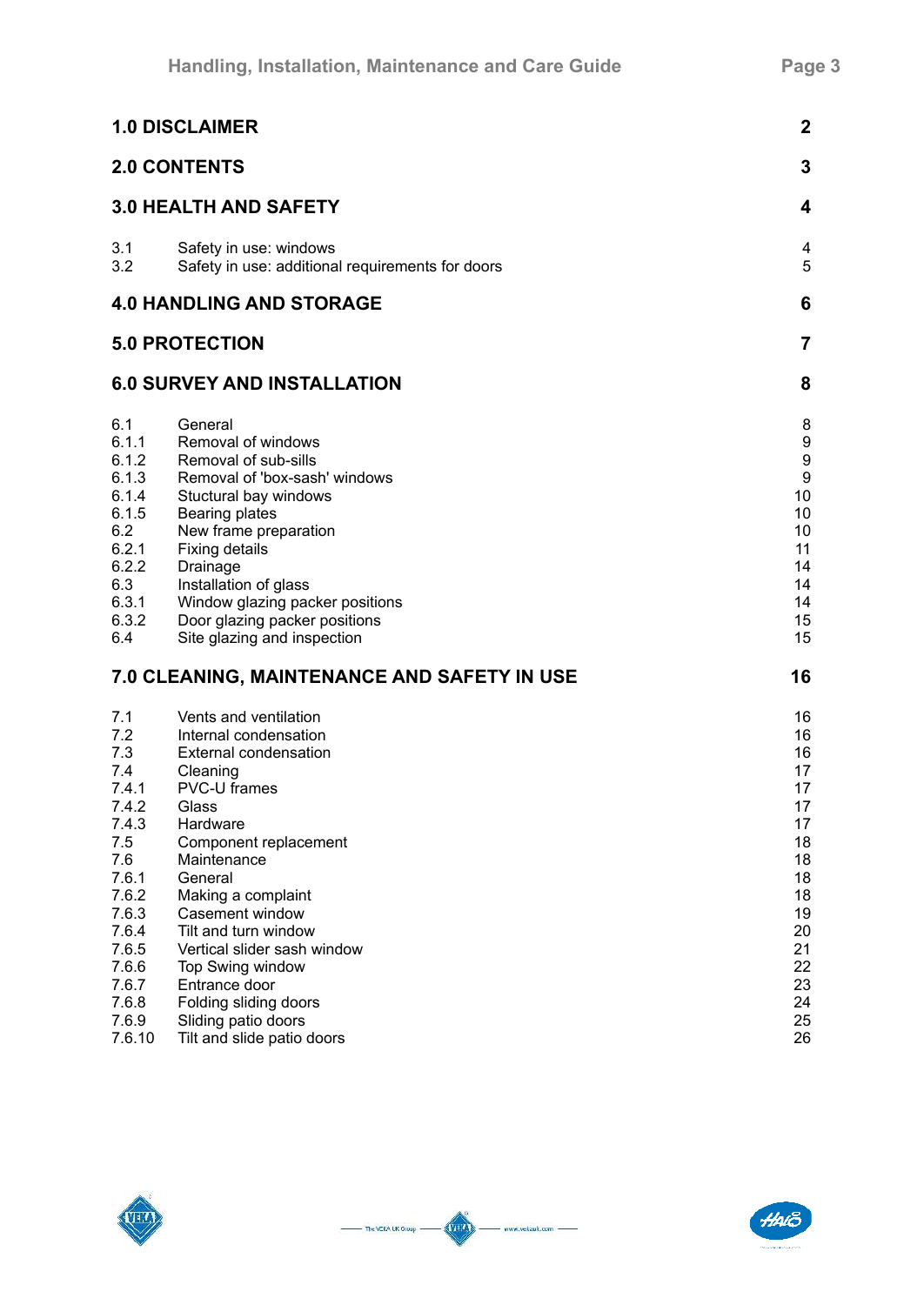# **3.0 Health and Safety**

It is the responsibility of the organisation or person who is carrying out the handling, installation, maintenance and care of the finished manufactured window and door to ensure that they work in accordance with the latest requirements of the Health and Safety at Work Act.

In common with many activities, there are significant hazards associated with handling, installation, maintenance and care of PVC-U windows and doors such as (but not limited to) :-

- Working at height
- Use of and potential exposure to hazardous substances with the installation, maintenance and care process (e.g. asbestos)
- Safety glazing
- Use of electrically powered equipment
- Manual handling

Before undertaking any activity, the organisation/person should ensure that they familiarise themselves and are fully trained with all Health and Safety requirements. Following a risk assessment appropriate PPE such as hard hats, high visibility clothing, safety footwear, gloves and safety glasses should also be worn if deemed necessary. If in doubt employ the services of competent persons trained in the requirements of handling, installation, maintenance and care of PVC-U windows and doors.



#### **3.1 Safety In Use: Windows**

Provisions should be made at the design stage to ensure that windows/doors can be cleaned safely, through incorporating easy clean hinges for instance. Restrictors may also be a requirement on the grounds of safety.

Virtually any type of window can be produced in PVC-U, such as Casement, Tilt and Turn, Folding & Sliding, Box Sash, Top Swing and Pivot. When choosing a particular type of window consideration should be given, for instance to the following:-

- Cleaning from inside, safety in use and maintenance. Express Windows Group Ltd recommends that the user familiarises themselves with the relevant Building Regulations/Technical Handbooks, BS 8213-1:2004 Windows doors and rooflights. Design for safety in use and during cleaning of windows, including door-height windows and roof windows and BPF Code of practice, which gives detailed guidance on the selection of appropriate styles and sizes. If fitted load bearing capacity of safety devices must also meet the requirements of EN 14351-1:2006+A1:2010 CLAUSE 4.8.
- Weather performance
- **Security**
- Safety in case of fire. It is important to ensure that means of escape in case of fire are provided. Ventilation. The Glass and Glazing Federation also produce guidance documents for incorporating ventilation into replacement windows.
- Safety glass.
- Very large opening lights can be manufactured. Refer to hardware manufacturer's recommendations and do not exceed these size and weight limitations or those stated in the relevant VEKA UK Group manufacturing manual.

Ania

www.vekauk.com -

- The VEKA UK Group -



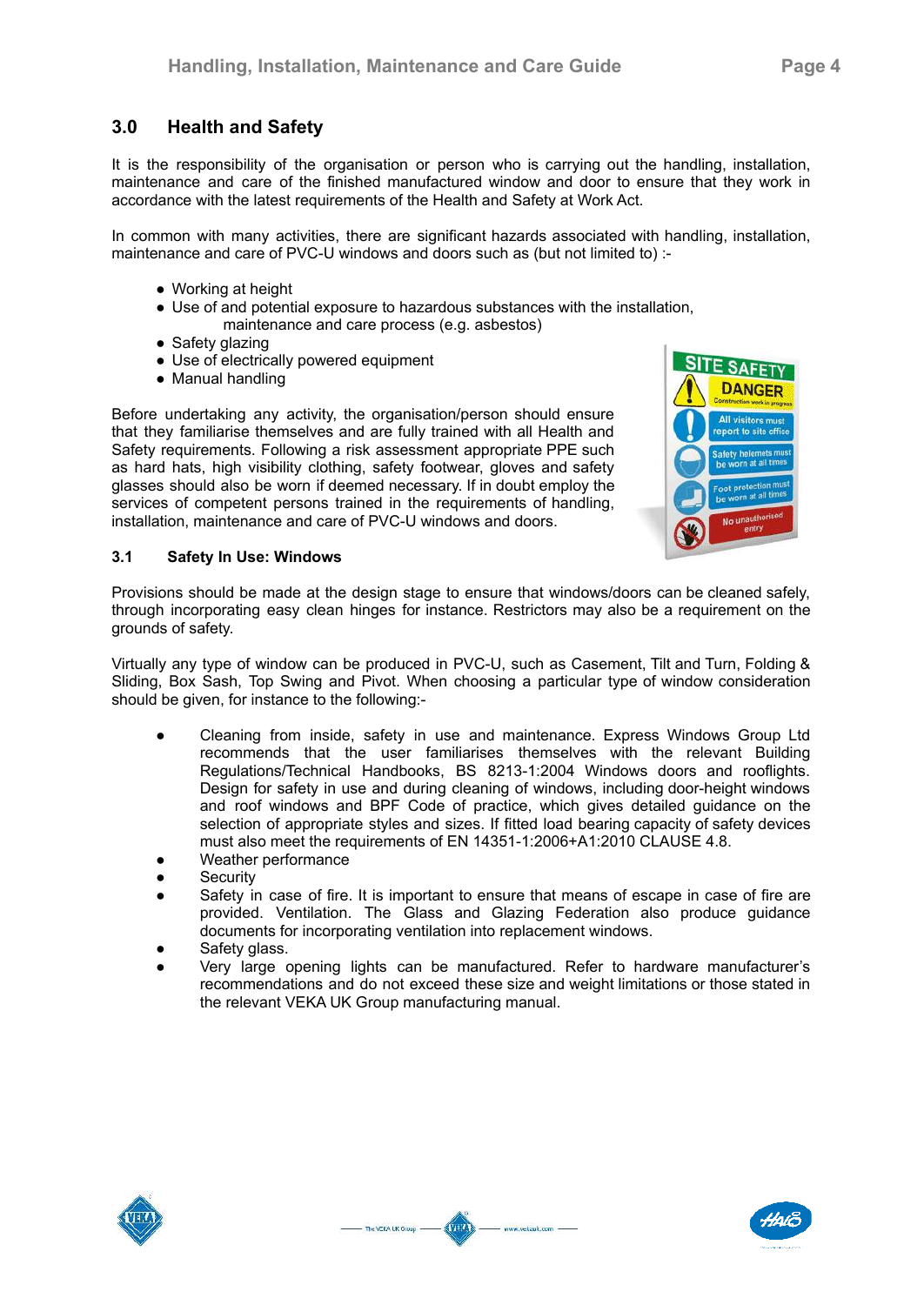Virtually any type of door can be produced in PVC-U, such as single hinged, double doors, inward or outward opening, in-line sliding, folding & sliding, tilt & slide and lift & slide. When choosing a particular type of door, consideration should be given, for instance to the following (including the requirements for windows given in the previous section) :-

- Access to buildings and the requirements of low thresholds and size of openings for wheelchair access.
- Safety in case of fire. It is important to ensure that means of escape in case of fire are provided. EN 14351-1:2006+A1:2010 also specifies that fitting of any emergency exit/panic hardware for a locked door on an escape route must comply with clause 4.10.
- The provision of additional security devices such as spyholes and chains need to be specified and agreed.







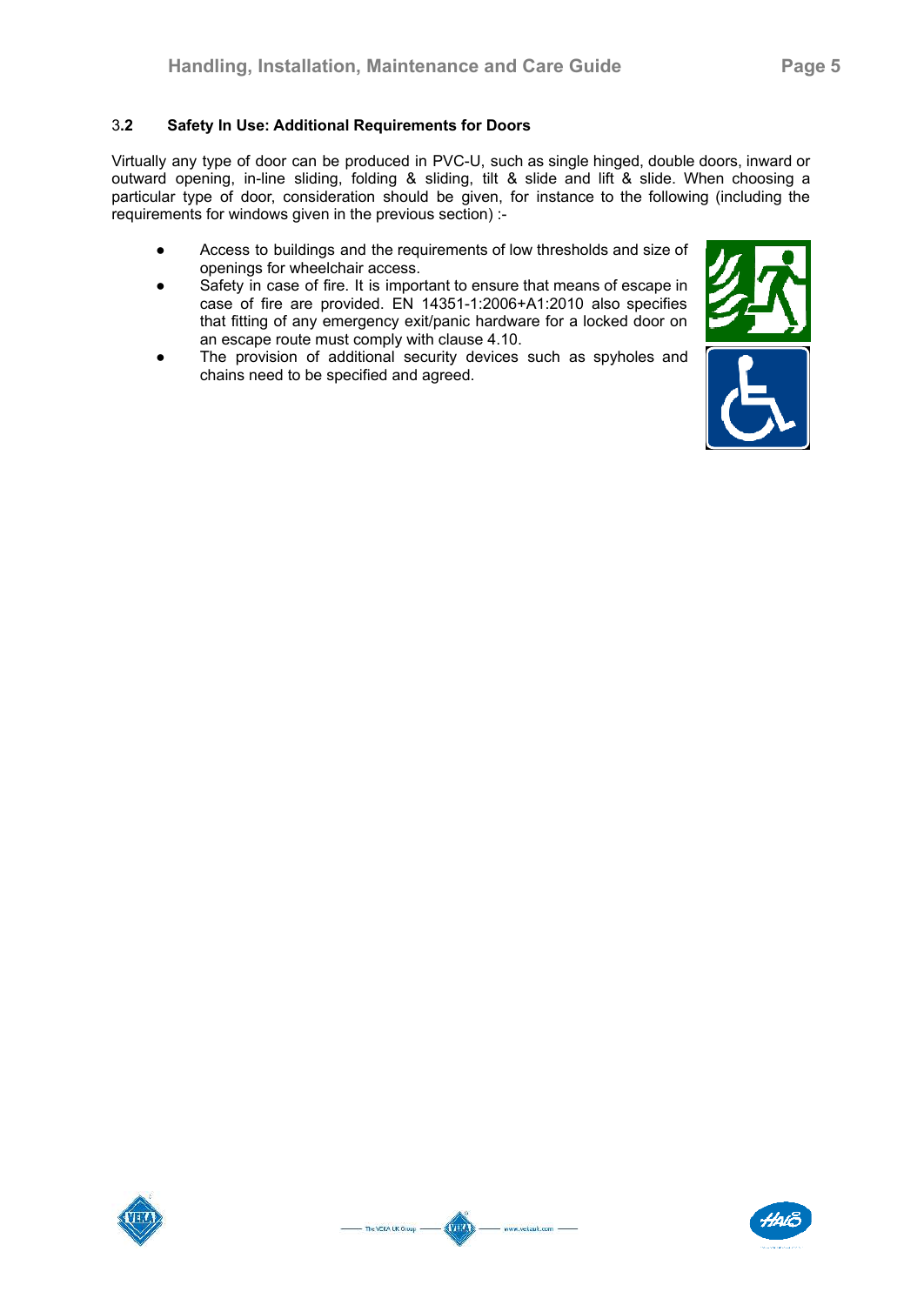# **4.0 Handling and Storage**

When transporting glazed or unglazed frames, they should be firmly secured in an upright position on clean resilient packing. This will help prevent scratching of the surface of the profile. Frames stored on site should be treated in the same way and should be carried securely and placed in position without heavy impact, do not rest, lower or drop frames on corners or edges as it may result in permanent damage.



Windows that are delivered pre-glazed should have the glazing packed to ensure correct operation and to minimise distortion and breakage. Windows which have had the frames and glazing delivered separately should be packed in accordance with the recommendations and the latest version of BS 6262 and BS 8213-4.



PVC-U has a high resistance to weather, corrosion, and most materials found on building sites. However, as it is possible to deliver PVC-U frames, including glass to the installer in a "completely finished" condition, care taken in transport, storage and handling will prove beneficial, thus ensuring a good installed appearance and customer satisfaction.



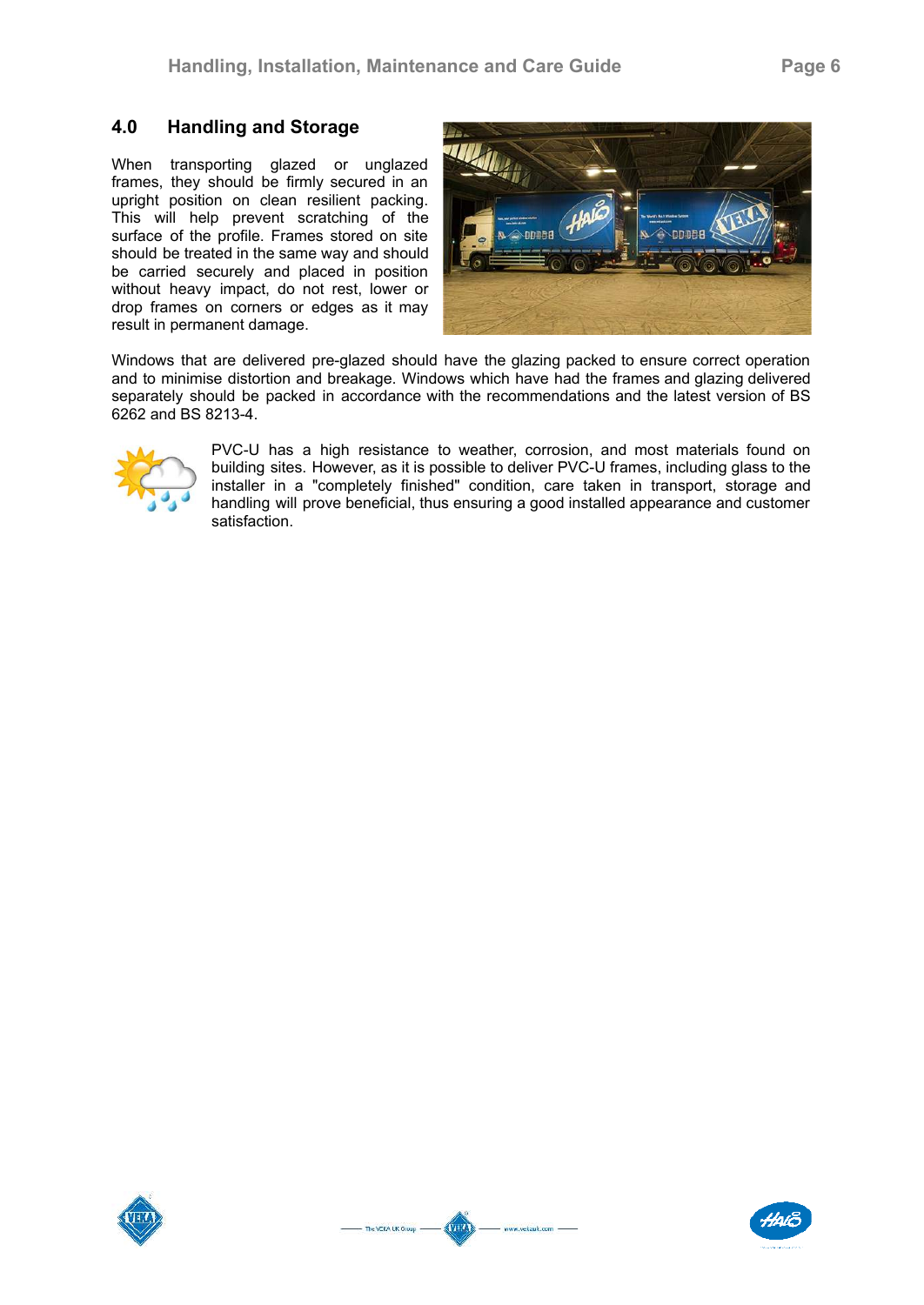# **5.0 Protection**



Windows produced from VEKA UK Group profiles are supplied with low tack protective tape to exposed internal and external faces. This protective tape on the PVC-U profiles should be left intact but MUST be removed upon completion of the installation, prior to perimeter sealing and final cleaning.

Note; this protective tape should not be exposed to direct sunlight for long periods either prior to or preceding installation as it may become difficult to remove.

During construction care should be taken to avoid contamination or staining to surfaces or operating mechanisms to installed PVC-U frames. Therefore good

practice is to keep all opening lights closed wherever possible, where this is not practical all operating mechanisms will require cleaning and may require lubrication before operation.

CEMENT, PLASTER AND SAND will not effect the properties of PVC-U and may be cleaned easily from the frame surface – though care should be taken to avoid scratching. They may block drainage

channels and so these should be checked and cleaned carefully before handover. Cement and plaster will corrode and spoil the action of hardware and fittings so they should be cleaned off immediately.

TAR AND BITUMEN may stain the surface of white PVC-U and contact should be avoided during storage and installation



SILICONE SEALANTS generally will have no effect on PVC-U and may be used with confidence. However, mastic and sealant systems

The VEKA UK Group

www.yekauk.com

which include solvent based primers must not be used. If you are in doubt, consult the sealant supplier.

Check the structure around the openings for any defects such as cracked mortar joints and that suitable lintels are in place. Report any defects to the customer in writing and agree on the method of proceeding.



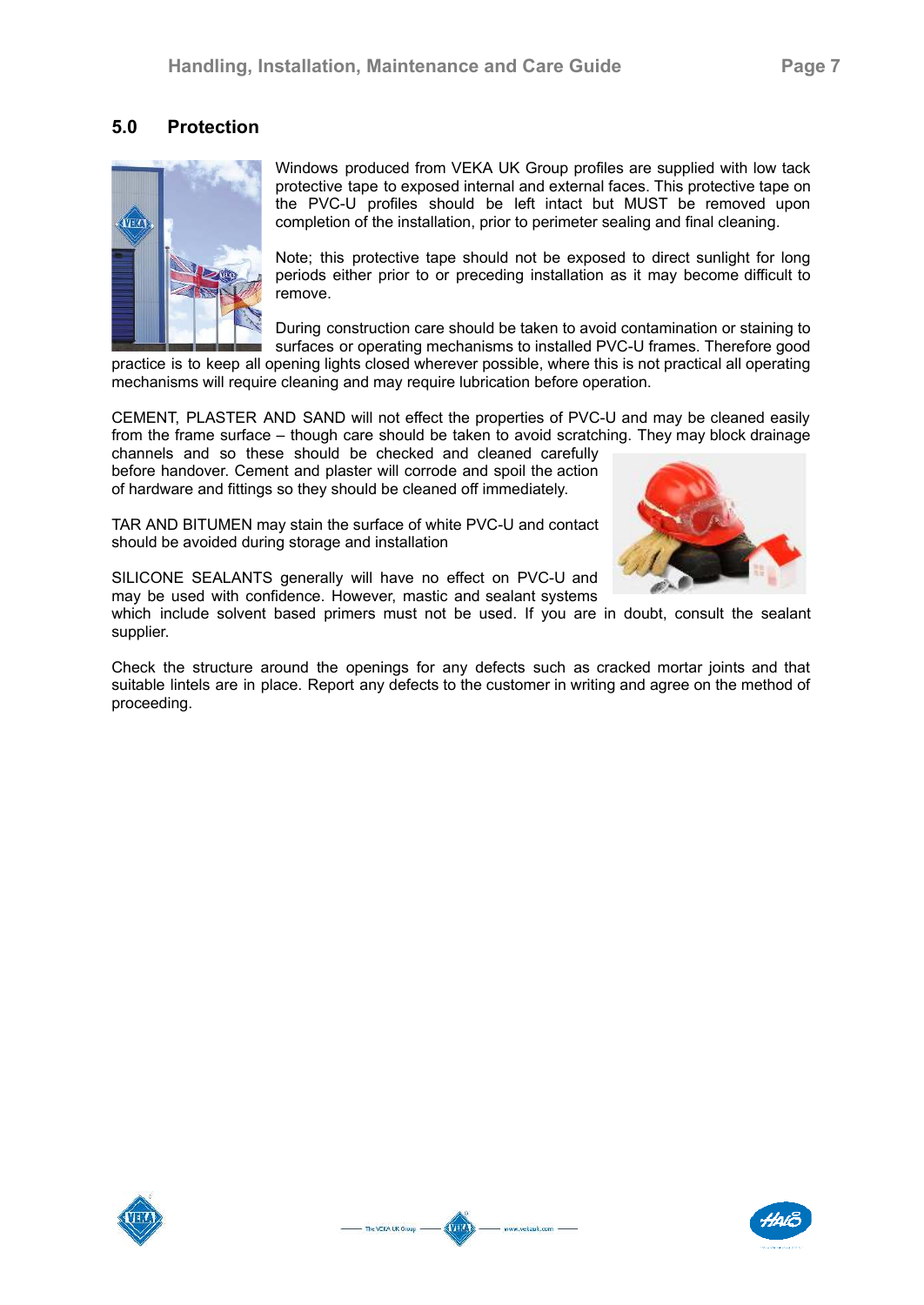# **6.0 Survey and Installation**

## **6.1 General**

Express Windows Group Ltd promotes best practice with regard to the survey and installation of windows and external doors. These instructions should be used as a quide only. For more detailed instructions, Express Windows Group Ltd recommends that the installer familiarises themselves and works in accordance with British Standard, BS 8213-4:2007 Windows, doors and rooflights. Code of practice for the survey and installation of windows and external doorsets.

# **NOTE. PVC-U windows and doors are not designed to be load bearing.**

Check the openings for any service cables (e.g. TV Aerial cables or telephone lines), mark these on the survey and agree with customer on the method of handling.

Determine the exposure category of the site and ensure that the replacement windows and doors are suitable.

Ensure compliance with Building Regulations or Technical Handbook as these affect both new buildings and refurbishment of existing buildings. All replacement windows are subject to Building Control since 2002. Members of self certification schemes such as ASSURE, FENSA and CERTASS can do this on behalf of the owner, alternatively, an application has to be made directly to Building Control. Particular attention is drawn to the requirements of Approved Documents (AD) L (Conservation of Fuel and Power), M (Access to buildings) and N (safety glazing).

Also, the fitting of replacement windows and doors should not worsen the existing provision in respect of Approved Documents F (Ventilation) and B (Egress). Photographic evidence of existing windows and doors should be considered in respect of queries raised by inspectors etc.

Ensure there are no obstructions, either internally or externally, that will prevent the proposed windows or doors from functioning correctly (e.g. external rainwater pipes or internal taps).

Check that the design of product falls within the following recommended maximum size range.

In the event that protected species (e.g. bats, birds, butterflies, dormice) or plants that could be subject to special protection are found to be present, make a written record and seek professional advice before proceeding with any works. Also ensure that the building/homeowner is informed. Do not proceed with any works that is likely to disturb the species or its habitat unless cleared to do so by a qualified professional.

Take measurement of the width, height and diagonals as shown in Fig 1. The smallest measurement taken determines the right overall width & height sizes. The deductions shown in Table 1 (below) should then be made to allow for expansion and contraction of the new frames. Determine if projecting sub-sills are to be fitted and where included, ensure that a minimum projection of 25mm is provided beyond the structure. The difference between internal and external reveal sizes should be determined and checks made to ensure that the operation of any opening light will not be impeded by plaster, render, check revel or tiles etc. The survey should also determine the installation method to be used (e.g. through the frame fixing or with fixing straps).







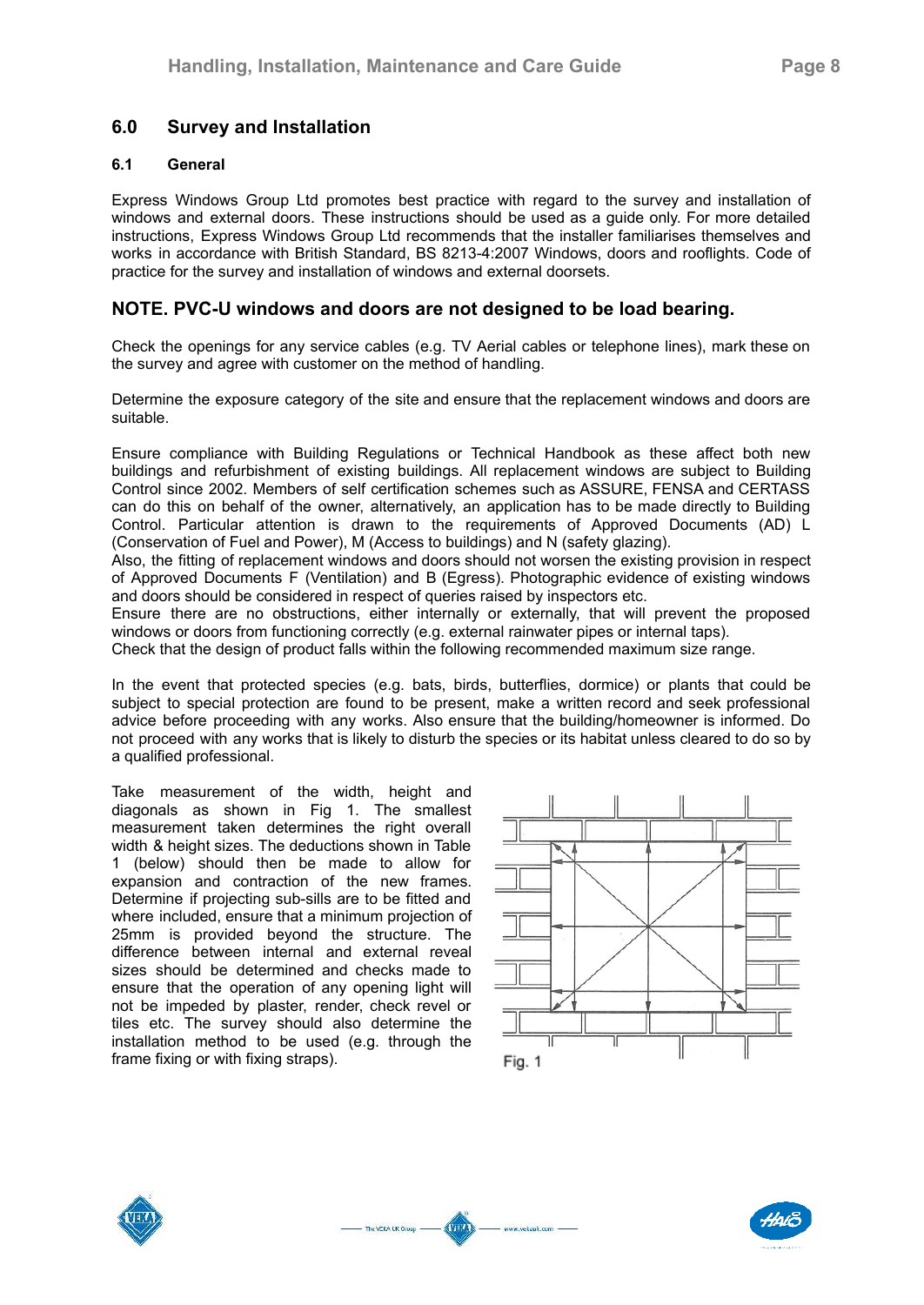| Table 1.                |                   |                                 |  |
|-------------------------|-------------------|---------------------------------|--|
| Width/Height of opening | <b>White PVCU</b> | <b>Non White</b><br><b>PVCU</b> |  |
| Up to 1.5m              | 10.0mm            | 15.0mm                          |  |
| 1.5m to 3.0m            | 10.0mm            | 15.0mm                          |  |
| $3.0m*$ to 4.5m         | 15.0mm            | 22.0mm                          |  |
| Over 4.5m*              | 20.0mm            | 28.0mm                          |  |

These deductions are from the total width or height, and are not "per side".

\*Frames over 3.0m in any direction should incorporate expansion coupling.

When surveying a bay window, make a note of the materials above the window (e.g. brickwork, hanging tiles, tiled roof, etc.) as structural bay windows are required to have jacking poles to prevent any structural movement above the bay window (refer to section Structural Bay Windows for details). For all bay window installations, it is recommended that all bay window installations are load bearing unless there is evidence to prove otherwise.

#### 6**.1.1 Removal of Windows**

Cover carpets and soft furnishings with dust sheets so as to minimise the possibility of damage

Remove all glass prior to removal of frame, glass must be removed with great care and appropriate protective PPE.

Remove sashes first, by either unscrewing the hinges or levering off with a crow bar. To avoid any damage internal decoration during removal of the frame, it is good practice to break the internal seal by running a knife between the frame and plasterline.



Make two cuts in all stiles slanted and distanced apart enough to insert the hoked claw of a crowbar. This method of collapsing and folding the frame out of the opening is commonly used, and if carefully done reduces any damage to the internal/external finishes.

#### **6.1.2 Removal of sub-sills**

Sub-sills and heads are often `horned` into the fabric of the aperture; great care must be taken when cutting and levering these items to reduce damage to plaster, renders and brickwork. If the DPC is damaged, it must be replaced prior to installation of new frame.

#### **6.1.3 Removal of `Box-Sash' windows**

Many box-sash windows pre date cavity walls and are built into the internal reveals of solid brickwork. The sashes are removed fully glazed.

- Remove the mitred beading from around the frame.
- Cut the sash cords to release the weights.
- Remove the bottom sash, then take off the parting bead and take out top sash.
- Cut the outer frame from the aperture, leaving the horns in the structure.
- Remove the counterweights from the sash box.
- Remove the sub-sill, if this is not part of the outer frame.
- Remove the mitred beading from around the frame.





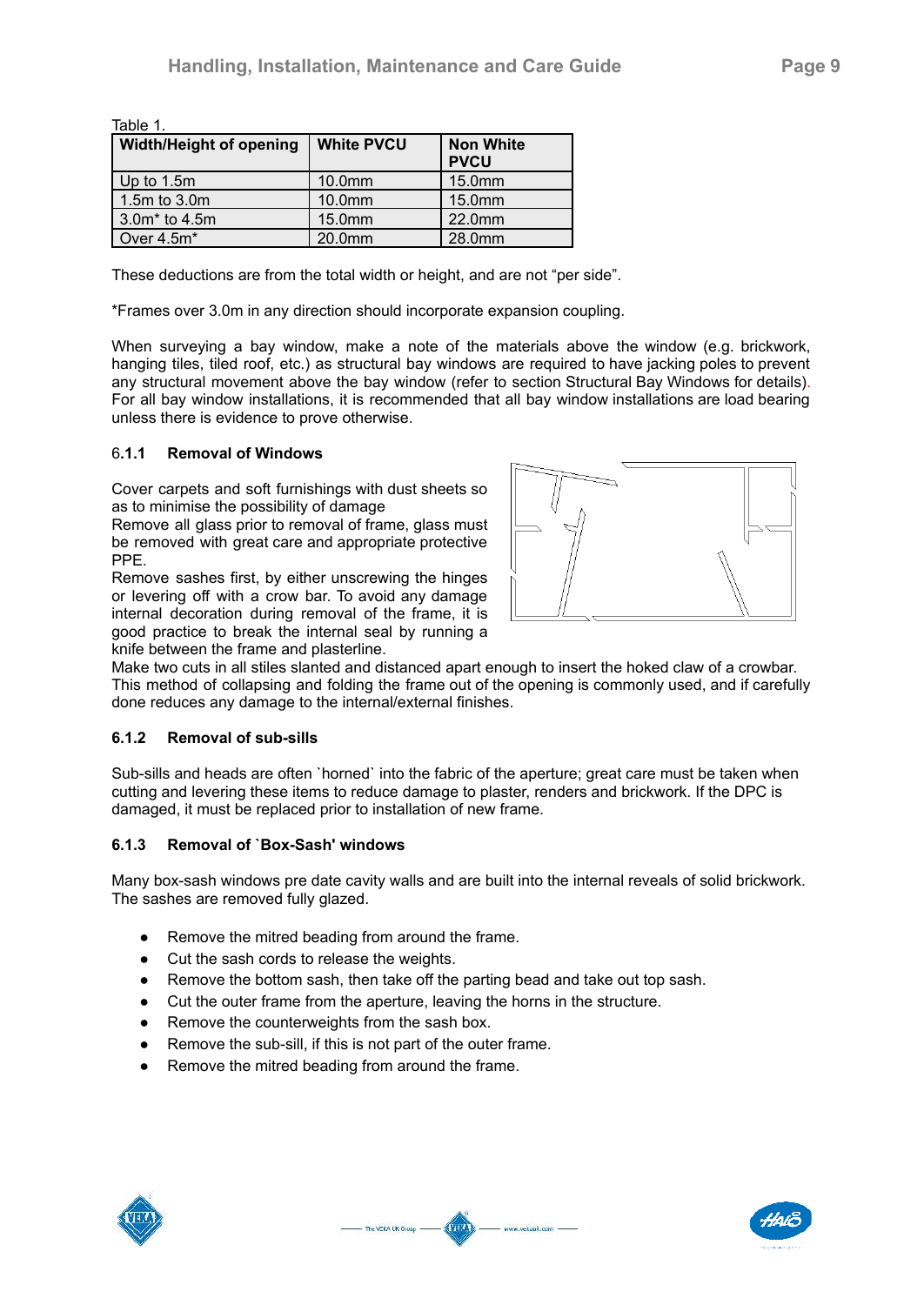#### **6.1.4 Structural Bay Windows**

In order to maintain the structural integrity when replacing a bay window, it is essential that temporary supports are used. They must be placed in a position as to support without causing damage to ceilings or floors. In some cases support will be required externally as well as internally.



Checks should be made with your local building control department or seek the services of a structural engineer if you have any uncertainty regarding this area of an installation. For details on jacking poles see next section.

Please note: Some local authorities require Building Regulations approval when replacing any bay window.

#### **6.1.5 Bearing Plates**

Bearing plates should be made from steel with a minimum thickness of 3mm, or aluminium with a minimum thickness of 5mm. The area of the bearing plate should be an adequate area in order to spread the load and never any smaller than a minimum of 1800 sq.mm. Provision must be made to prevent the plate moving relative to the bay pole. The bearing plate must completely cover the end of the bay pole.





When preparing the new frame, the following points should be followed:

● If fixing brackets are to be used, these should be firmly attached to the outer frame.

● If you are to screw through the main outer frame into the structure, then the glass in the appropriate fixed light must be removed. If the window is too heavy for convenient handling, the glass units may also have to be removed.

Choosing one of the longest beads first, a paint scrapper is pushed into the bead/frame joint at approximately the centre point. Apply force to lift the bead up and out, starting at the end of the next bead, the remainder can now easily be removed. Make a note of the positions of each bead to ensure correct positioning later.





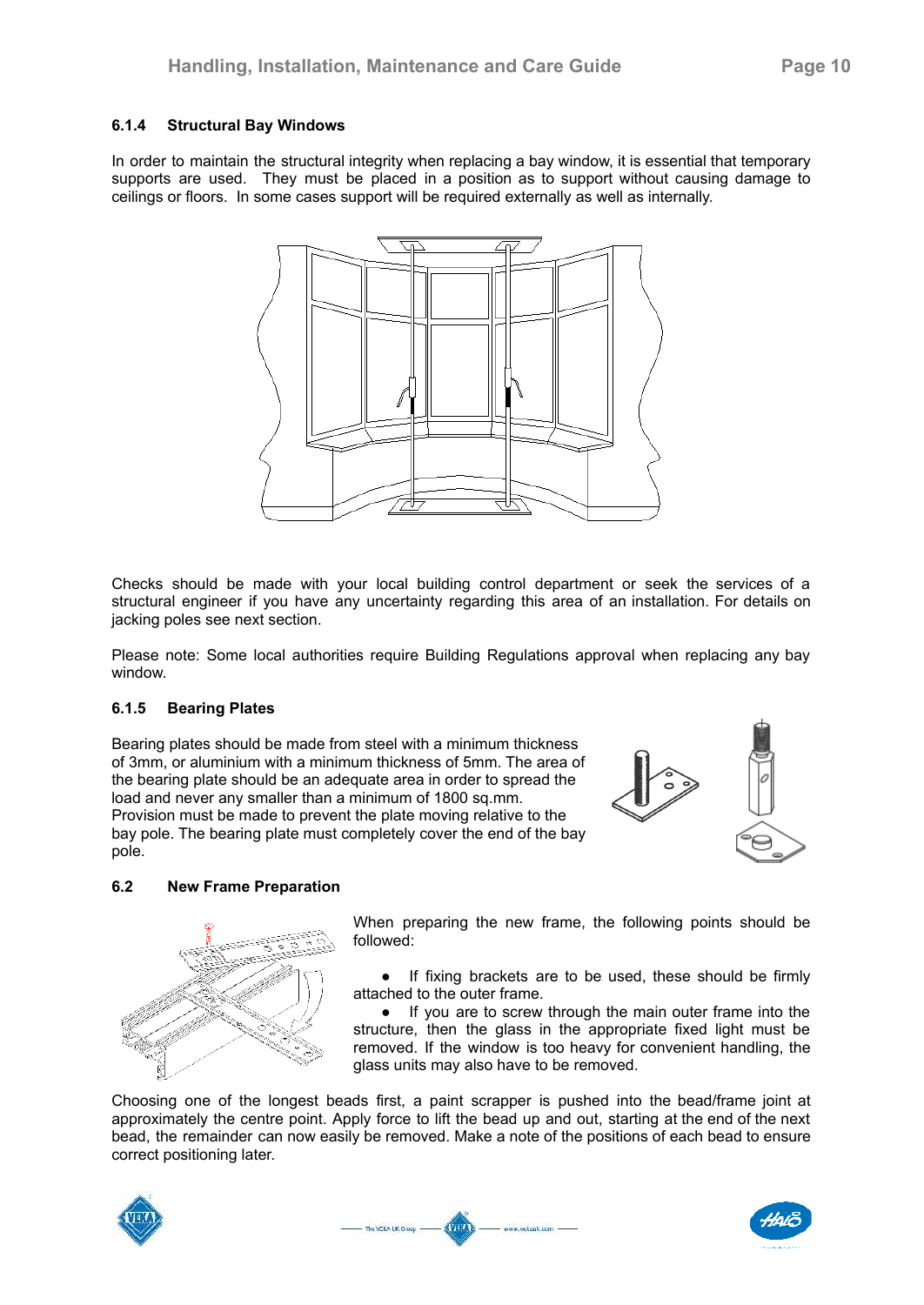# **6.2.1 Fixing Details**

Frames can be fixed by any of the following methods. A minimum of 5mm clearance is required per side, to allow for packers at the fixing points, this will allow any movement in the structure etc.



- A- Through frame.
- B- Long fixing,
- C- Short fixing

Prior to installation of the frames the damp proof membrane must be checked to ensure it is undamaged and still affective, any making good of the aperture should also be done including prevention of any cavity cold bridging.

A low modulus silicone must be used as well as backing rods as and when required. Exterior fixing lugs should be secured by "one-way" or other suitable screws. Expanding foam can only be used as an aid to mechanical fixings, and preventions must be put in place to stop any bowing of frames while being used.

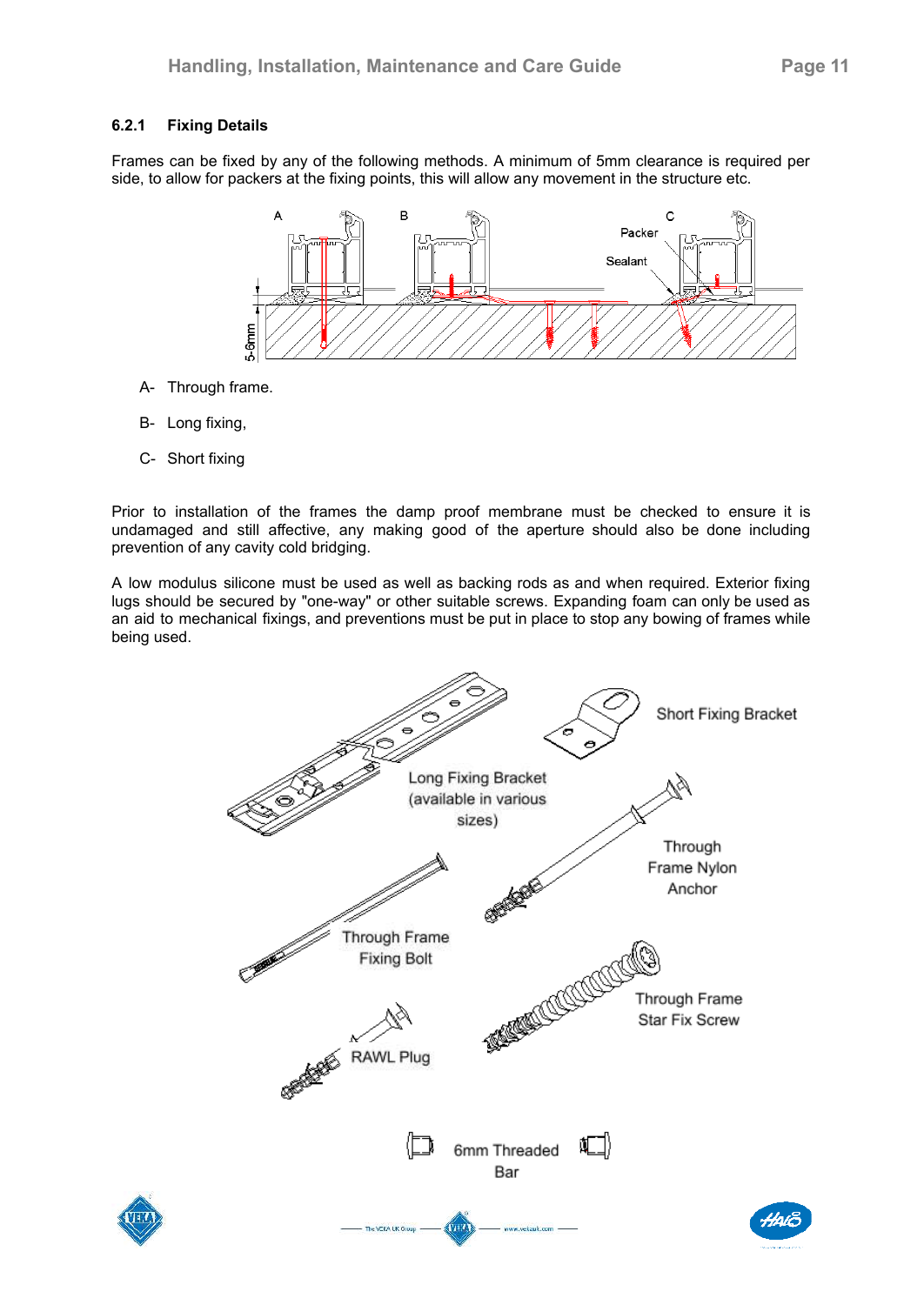Fixings should be at least as corrosion-resistant as BS EN 1670:1998 Grade 3 and should penetrate the substrate a minimum distance of 50mm.

A minimum of 2 fixings per jamb must be achieved. The use of polyurethane foam is permitted where it is impractical to achieve mechanical fixing in the normal way but foam fixing is not acceptable as a sole means of fixing a frame.

Installation packers should be used adjacent to fixing positions to prevent outer frame distortion during installation. They should be resistant to compression, rot and corrosion. Over tightening of fixing should be avoided. When enhanced security is required, additional packers might be necessary adjacent to hinge and locking points.

If it is necessary to fix through the bottom member of the outer frame, where water can collect, adequate sealing over screw heads is recommended. Where possible, fixing brackets should be used for this application.



When installing PVC-U frames, care must be taken to make sure that the window or doors are fitted square and plumb.



The following details provide indicative section details of the positioning of the frames within the reveal.





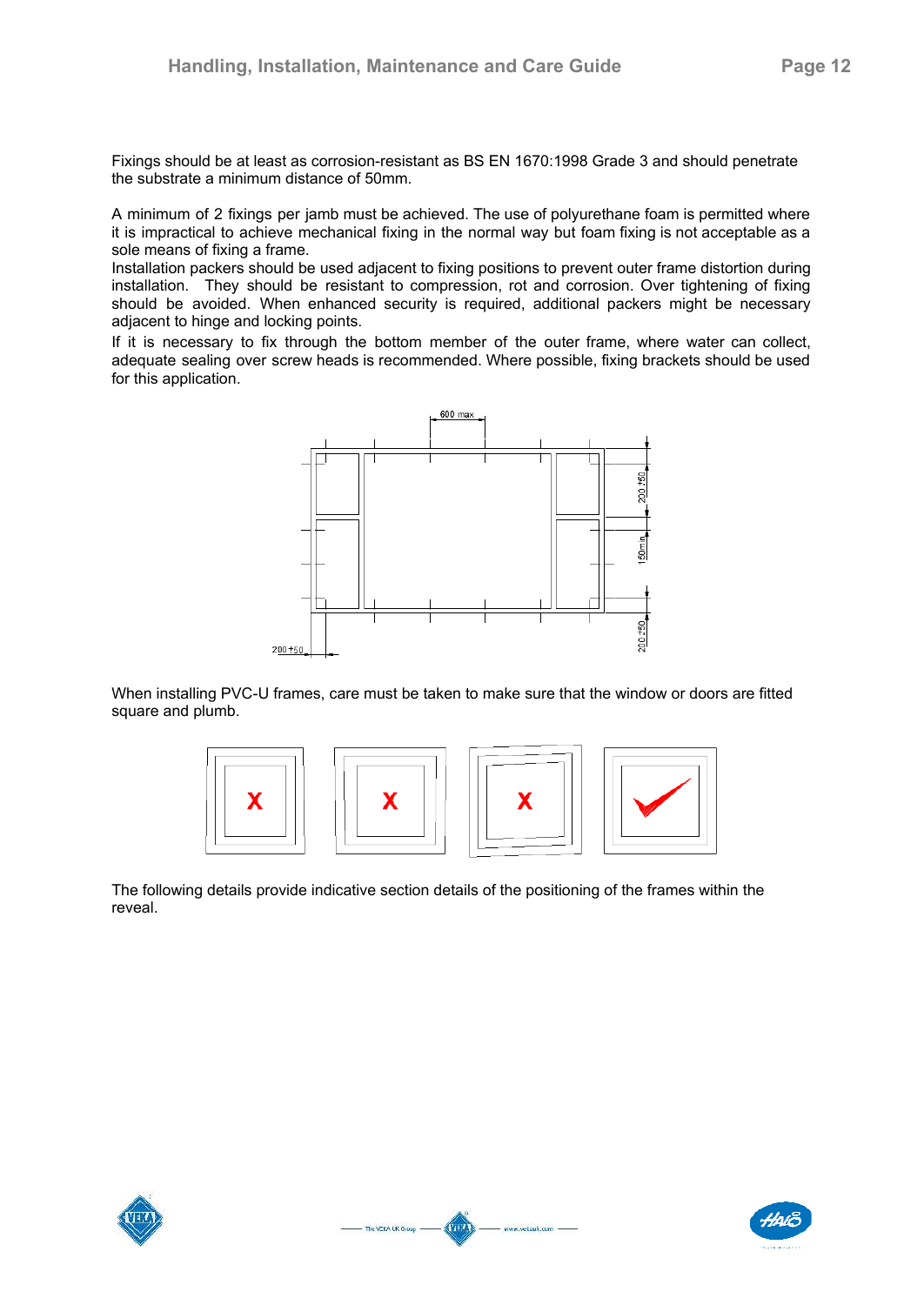

Flush reveal with joint width less than 6.0mm, frame bridging the DPM.



Flush reveal with external render, for replacement frames.



Flush reveal with joint width from 6.0mm to 15.0mm, frame bridging the **DPM** 



Flush reveal with external render, for replacement frame shuffled into position.





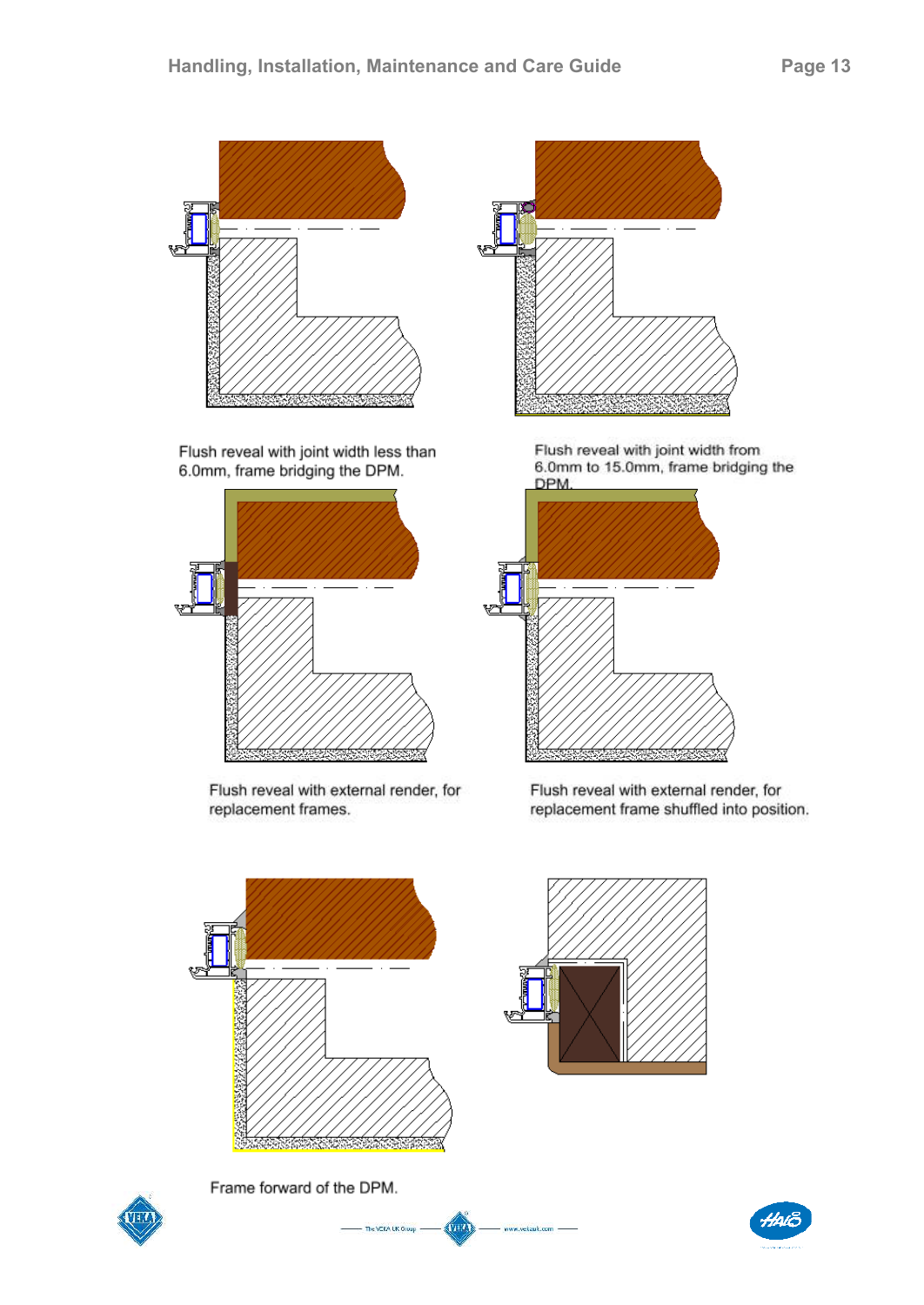Typical new build sill detail.





Typical new build jamb detail.





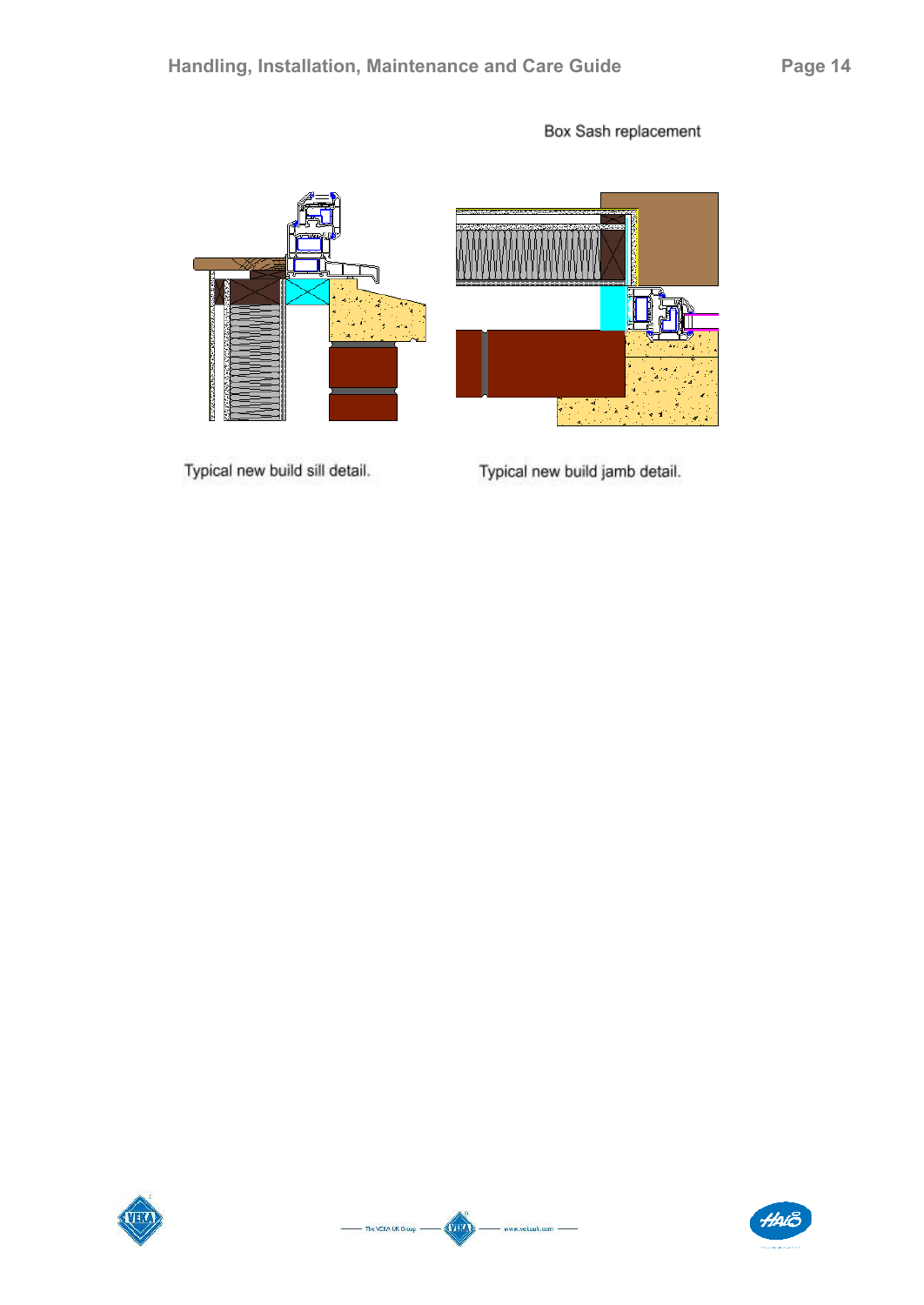# **6.2.2 Drainage**

It is essential that our recommendations for securing the glass in place are followed. Specifically, care must be taken to ensure that glazing blocks or spacers do not obstruct drainage of the water from the glazing rebate.

## **6.3 Installation of Glass**

Prior to installing any glass unit or panel a clip in packer must be fitted into the glazing rebates of the frame or sash wherever the glazing unit has to be packed or spaced.

Always use packing blocks that are wider than the glass unit or panel, e.g. Unit 28mm wide, use a packer 30mm wide.

If glazing is completed whilst in the factory a small amount of silicone adhesive is to be applied to hold the packing blocks in position during transit.

Glass units must be installed clear of designated 'wet' areas in the framing and be packed to prevent opening lights from dropping.



# **6.3.1 Window Glazing Packer Positions**

*A =*

- *Bridge Packer* Use on lower horizontal rails, min. 2 per rail. Position must not interfere with drain slots. Additional packers are required for lengths greater than 1500mm.
- *B = Glazing Packers* Use to pack the glass unit into the apertures.
- *C = Additional glazing* Position adjacent to locking points or cavity locking wedges in sashes and
- frames, *packers* and to space the glass on longer rails.<br>  $D = Cavity locking$  1 no. pair required for sashes when there le 1 no. pair required for sashes when there length exceeds 800mm. When sash *wedges* exceeds 1200mm, 2 no. pair are required.
- *E = Run up blocks* Required for side hung sashes, may be fitted to top hung sashes for additional security.

*F = Locking Mechanism*





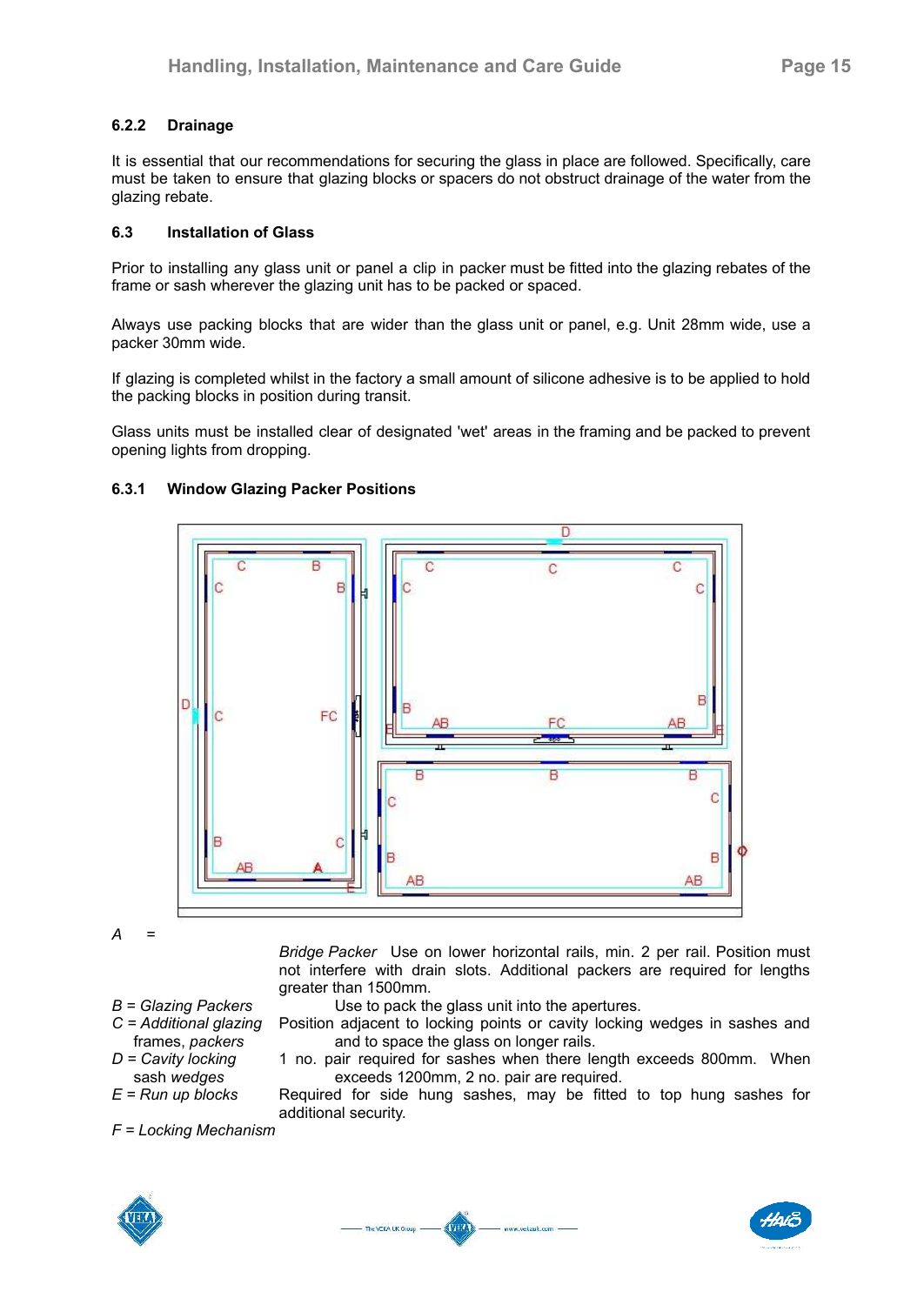# **6.3.2 Door Glazing Packer Positions**

A - Bridge Packer

Use on lower horizontal rails, min.2 per rail. Position must not interfere with drain slots. Additional packers are required for lengths greater than 1500mm.

- B Glazing Packers Use to pack the glass into the apertures.
- C Additional Glazing Packers

Positioned adjacent to locking points in sashes and frames, and to space the glass on longer frames.

- D Door Multipoint Lock
- E Door Hinge
- F Run up block
- G Anti-lift blocks



# **6.4 Final Inspection**

Express Windows Group Ltd promotes best practice with regard to glazing. It is essential that site glazing is completed as per the recommendations set out. For more detailed instructions, Express Windows Group Ltd recommends that the installer familiarises themselves and works in accordance with the latest issue British Standard, BS 6262 Glazing for Buildings.

On completion of glazing, and the attachment of any special fittings, check the correct functioning of all windows and doors installed making adjustments where necessary. The protective tape on the framing can then be removed.

Apply a good quality low modulus silicone sealant to the joint gap between frame and structure on the outside. Care should be taken not to seal the drainage path for such as metal lintels. The 'Robust Detailing' methods referred to in the Building Regulations stipulate that an additional seal line is also placed to the inside gap between frame and structure on new build applications. The use of backing strips for gaps between 6mm - 15mm should be adopted, and the sealant manufacturer's guidelines followed.

Kun

www.wekauk.com -

The VEKA UK Group. -

Once installation is complete, a final inspection should be carried out, preferably with the purchaser to ensure that the installation is fully in accordance with the surveyor and manufacturer instructions. A final check list can be written and checked. Please ensure that the purchaser is aware of the operating methods regarding locking, unlocking and fire egress. If possible, it is good practice to ask the purchaser to sign off the installation after the inspection has been passed.





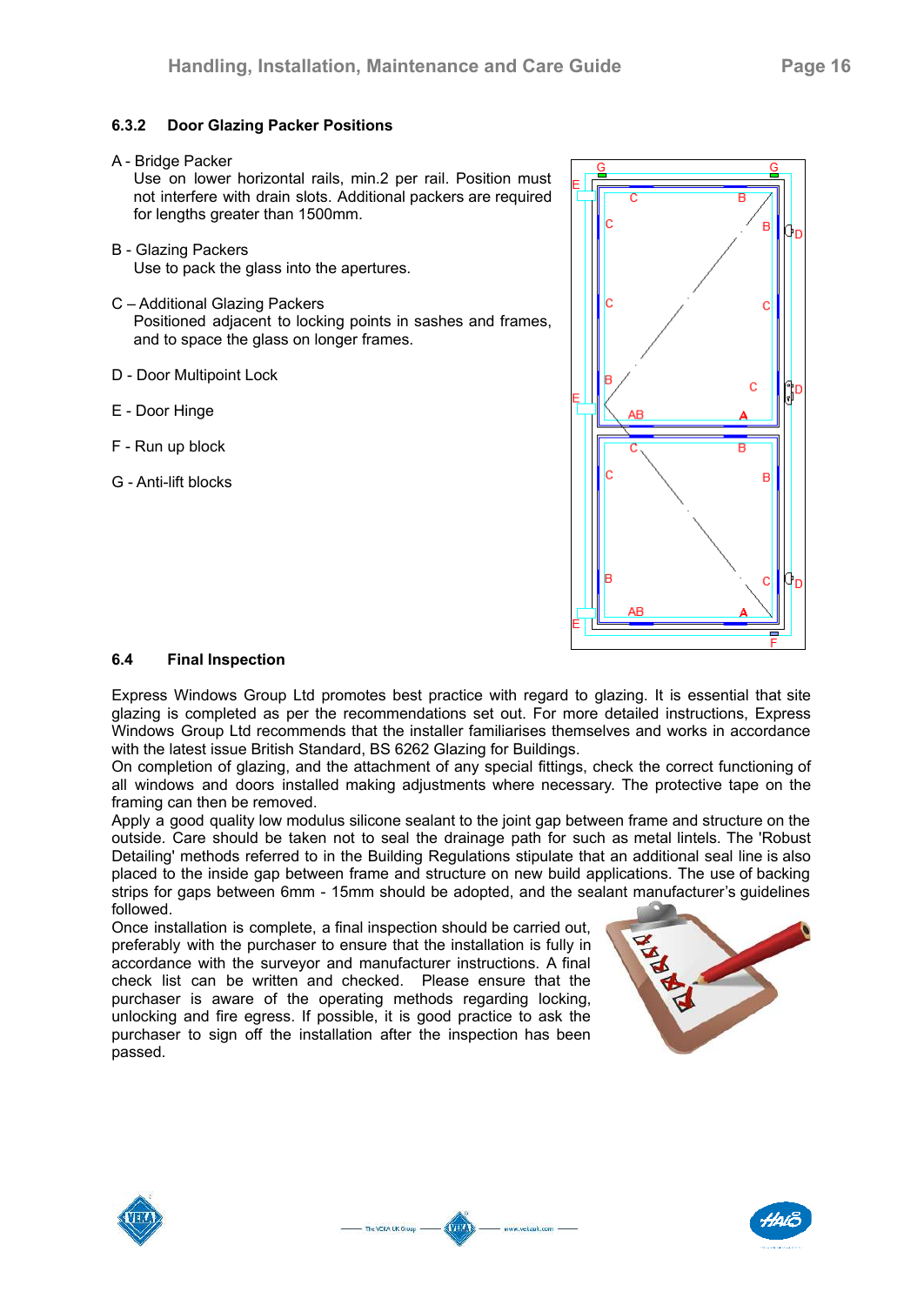# **7.0 Cleaning, Maintenance and Safety in Use.**

Your new Express Windows Group Ltd PVC-U windows and doors are designed manufactured and installed to the highest standards improving not only your home's appearance but making it more secure, warmer and more comfortable.

New PVC-U windows are extremely durable and long lasting and as a result will only require occasional cleaning and basic maintenance. By following these simple guidelines, they will give you years of trouble free use.

# **FAILURE TO FOLLOW THESE INSTRUCTIONS MAY INVALIDATE YOUR GUARANTEE**

#### **7.1 Vents and Ventilation**

Your new windows will be much more efficient and draught proof than your old ones and as a result will prevent heat as well as moisture from escaping.

Where glazed-in or trickle vents are present in the window, they should remain open at all times even where they may be closeable via a shutter or pull cord. This will help prevent mould and condensation forming in the room and on the windows.

**WARNING -** It is imperative that vents remain open at all times in rooms where there are combustible appliances as to close them or block them up could lead to serious health and safety implications where carbon monoxide could be present.

#### **7.2 Internal condensation**

Condensation is caused by a number of factors and is affected by complex interrelationships between heat, moisture, air movement and building layout. The requirement for more efficient use of energy has led to increased levels of thermal insulation and airtightness in both new and refurbished buildings which in-turn can lead to an increase of condensation. This can be a particular problem in rooms where high humidity and water vapour is present such as kitchens and bathrooms. Additional items such as house plants, clothes drying and storage of fire wood can also have an effect.

Express Windows Group Ltd does not guarantee that its products will be free from condensation and does not accept liability for any loss or damage as a result. Condensation is caused by poor ventilation and not by double glazing but because of its superior insulating properties, can contribute to preventing it from escaping. Taking steps to control the amount of moisture created in a room is the most effective solution. Therefore ensure rooms are well ventilated by;

- Opening windows.
- Ensuring trickle vents remain permanently in the open position.
- 
- Use exhaust fans whilst showering and cooking.<br>● Close doors to other rooms so that the moisti Close doors to other rooms so that the moisture does not migrate.
- Reduce the amount of house plants in the room.
- Do not dry damp clothes in a room when it is not ventilated.

#### **7.3 External condensation**

Occasionally you may get condensation forming on the external pane of glass. This is usually visible on cold, clear mornings for instance in frosty weather. This phenomenon occurs because modern glass coatings and gas filled cavities have become so efficient at keeping the heat inside the room that warmth is not able transfer to the external pane to heat it up. This is not a product fault and as the daytime temperature rises the external condensation will disappear.







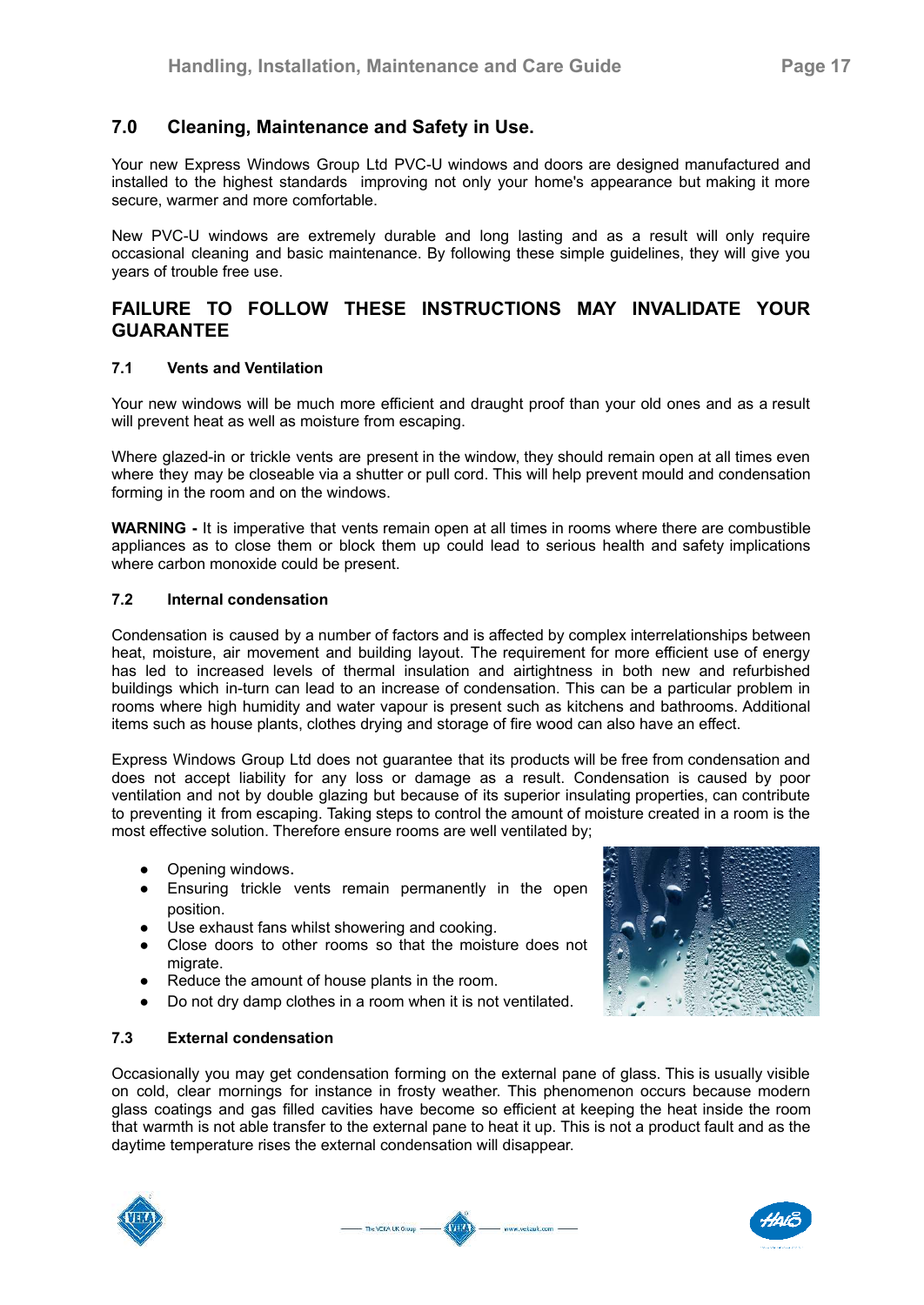### 7**.4 Cleaning**

#### **7.4.1 PVC-U Frames**

The pristine appearance of PVC-U windows and door can be maintained by occasional cleaning. The frequency of this cleaning will depend on the local conditions, for instance, products installed in an industrially polluted or coastal area tend to require more frequent cleaning.

Generally the little maintenance which is required falls into two categories:

- Routine cleaning and maintenance that can be carried out by untrained personnel with no particular experience of PVC-U products.
- Repairs which can only be carried out by personnel with the requisite skills.

The cleaning of both gasket and profile sections should be carried out periodically to maintain the appearance. Failure to do this will not affect the performance of the products, but may spoil their appearance.



Stains that are not removable with soapy water may be removable using a domestic non-abrasive cream cleaner. However, these should not be used to excess as they can affect the gloss finish.

For PVC-U products with decorative finishes for example woodgrain foils, the supplier's advice should be sought on which products are suitable for use.

#### **ON NO ACCOUNT SHOULD SOLVENT BASED CLEANERS BE USED.**

PVC-U profiles never need painting, Should painting or repainting be desirable then this should only be undertaken by suitability qualified companies. The use of incorrect paint types can seriously damage the profiles.

Should any damage be found advice should be sought from suppliers or another suitability qualified professional.

#### **7.4.2 Glass**

Glass units should be cleaned with a good quality glass cleaner, again using a soft cloth or chamois leather and remains free of dirt or grit. Where glass has external coatings such as self-cleaning glass, please refer to the manufacturers guidelines.

Ania

www.vekauk.com -

 $-$  The VEKA UK Group.  $-$ 

#### **7.4.3 Hardware**

External hardware such as handles, hinges key cylinders, catches and restrictors have coatings and polished surfaces which can be restored by cleaning with a dry soft duster. Do not use water. Take care not to scratch surfaces with jewellery such as rings, keys or hang items from handles.

#### **ON NO ACCOUNT SHOULD SOLVENT BASED CLEANERS OR MULTI PURPOSE LUBRICATES BE USED.**







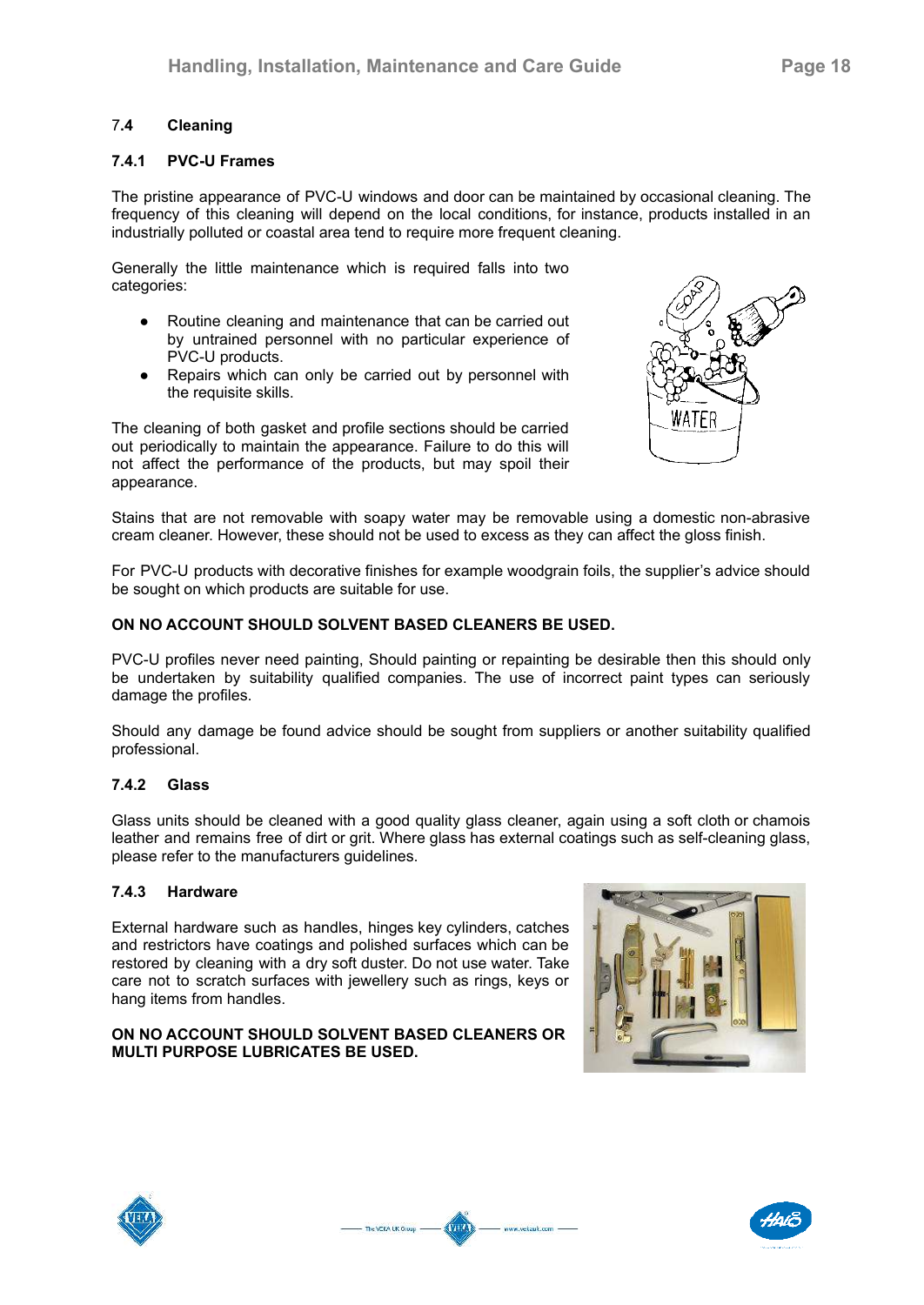#### **7.5 Component Replacement**

Replacement components should only be fitted by trained personnel as the correct adjustment of the glazing, gaskets and hardware are critical to the performance of the window/door.

The frequency of replacement will depend on the environment, the level of care and maintenance and the frequency of opening and closing. It is likely that the PVC-U frames will outlast all other components, such as double glazed units and hardware. These items can be replaced by competent personnel. If a frame is scratched or damaged, it may be possible to affect a repair.

#### **7.6 Maintenance**

#### **7.6.1 General**

During routine cleaning it is advisable to check for damage such as abrasions, scratches, drainage paths clear of debris, signs of tampering and faulty operation of hardware. Should any damage be found advice should be sought from suppliers or another suitability qualified professional.

#### **7.6.2 Making a complaint**

Express Windows Group Ltd pride ourselves on the highest possible standards and will do our best to ensure that you never need to complain about our products or workmanship. However If you do have a complaint about the installation or performance of your new windows and doors, please inform us in writing; (even If you have initially made your complaint verbally or by telephone)

Write to;

Customer Complaints Express Windows Group Ltd info@expresswindowsgroup.co.uk

We will investigate your complaint and take the necessary action to resolve and rectify the issue to your satisfaction within a reasonable time frame.



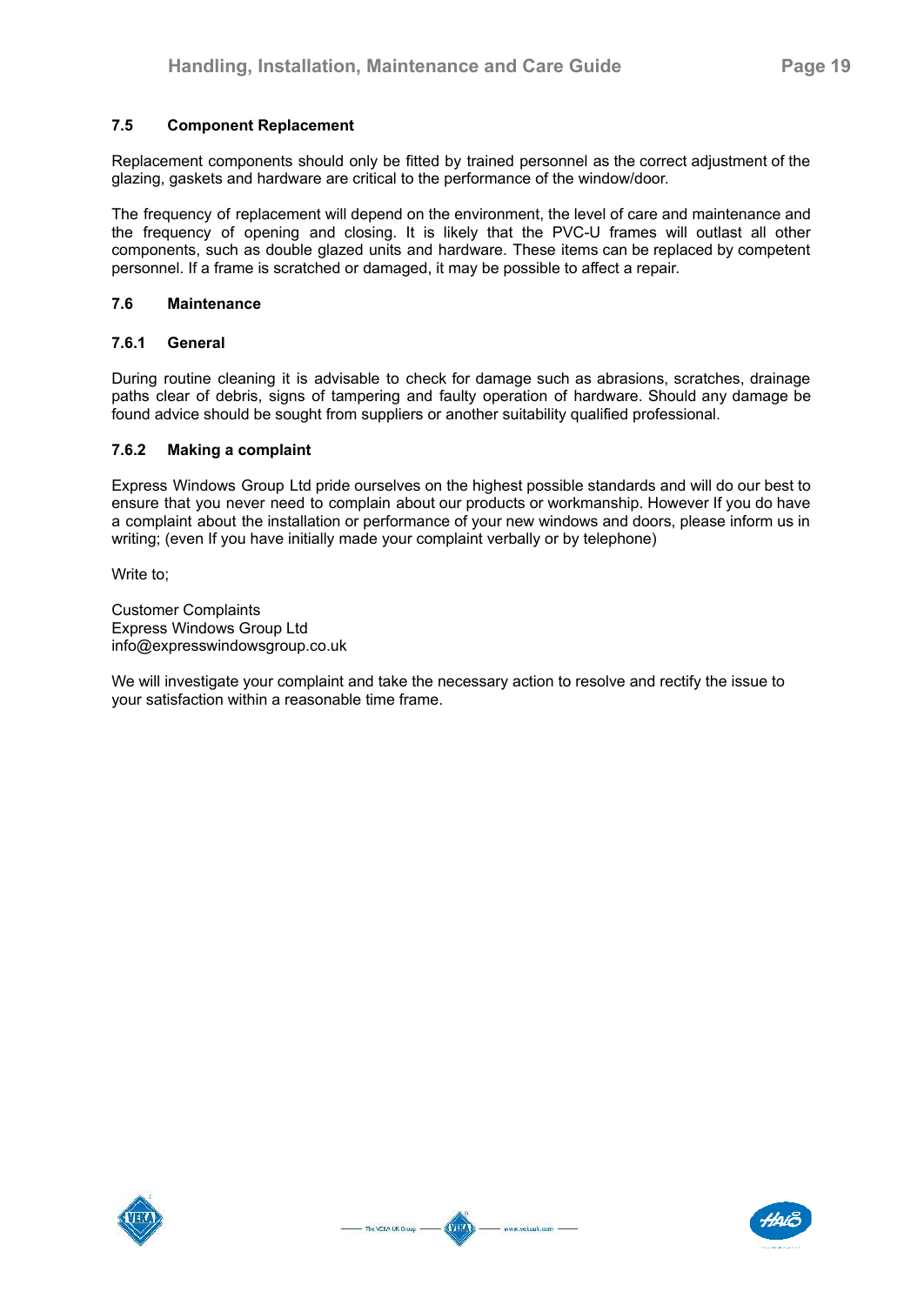#### **7.6.3 Casement Window**

#### **Operation**

There are many different locking and hinge options available these guidelines cover the most common multi-point espagnolette and shootbolt locking mechanisms and friction hinges. Casement windows usually incorporate two types of opening lights - top and side hung, both of which operate in the same way.

Opening and Closing

- Turn the handle 90° to release and push the window open. Some handles may have key locks or push buttons which must first be released.
- The friction stay hinge may limit the opening if incorporating a restrictor. Push the button to release the restrictor to allow the

window to open fully. The friction hinge may also incorporate an easy-clean facility to facilitate safe cleaning. Never leave open windows unattended and always be sure to re-engage the easy-clean function as soon as cleaning has taken place, particularly where vulnerable people or children use the building.

#### Night Vent Facility

- Open the window as before but only by approximately 20mm so slightly ajar.
- Turn the handle back to the closed position taking care not to force it and you will feel the lock re-engage into the keeps. If the window has a key it can then be locked in this position.

Kun

www.wekauk.com -

The VEKA UK Group. -

#### Maintenance

- Ensure all moving parts are kept free and clear of obstruction. Do not trap or jam items in the window to prevent it from closing. If windows are too loose further adjustment to the windows can be made, this is done by tightening the brass screw located in each friction hinge.
- Lubricate all moving parts at least once a year with a light multi-purpose oil or acid-free lubricate (eg. Petroleum jelly) including the rivet points on stainless steel hinges. Do not use spray oil or acidic lubricant. To prevent excessive lubrication a lightly oiled cloth can be wiped around all moving parts.







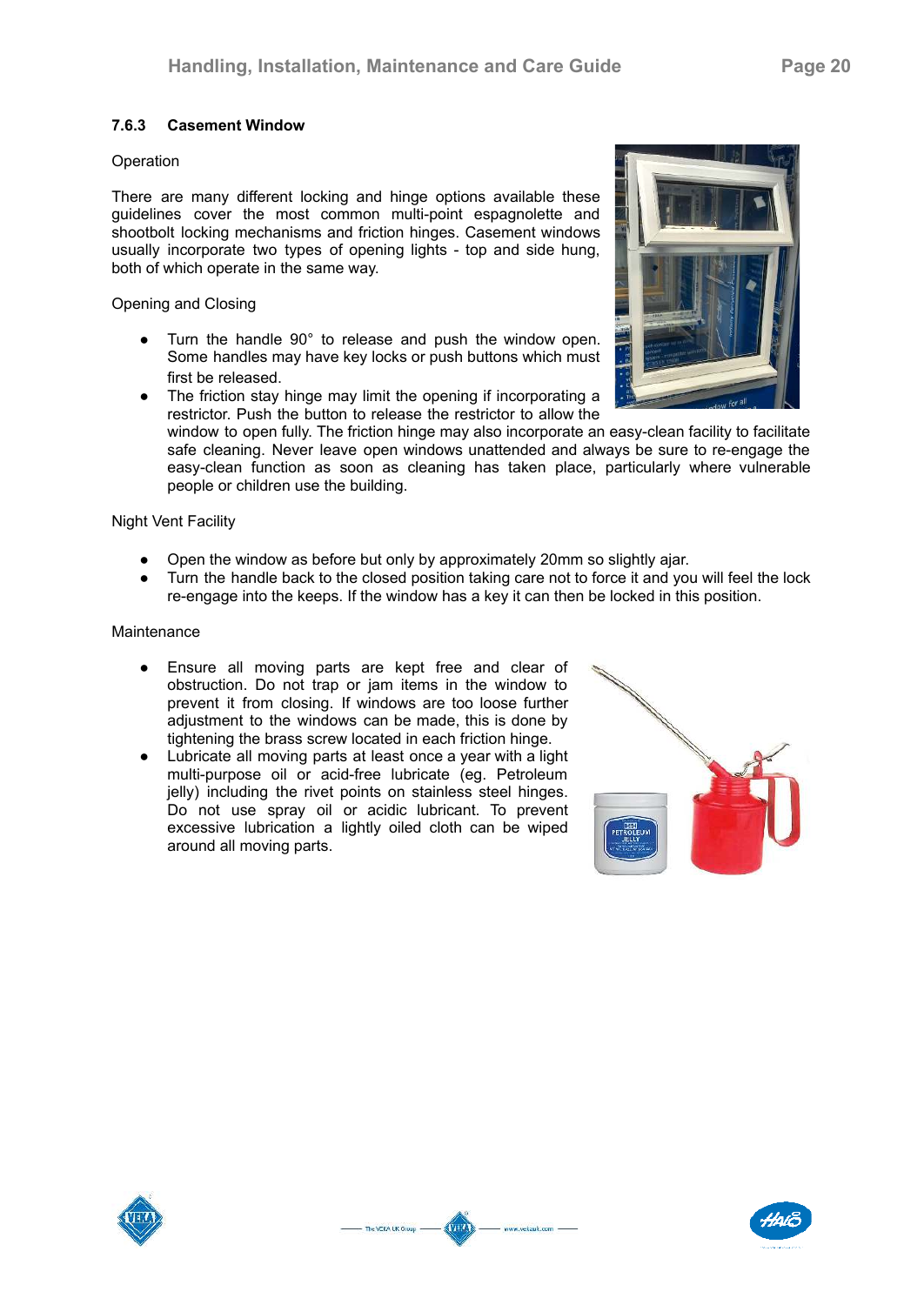# **7.6.4 Tilt and Turn Window**

#### Operation

There are many different locking and hinge options available, these guidelines cover the most common multi-point espagnolette and shootbolt locking mechanisms. Always keep the window in the closed position when moving the handle and never pull on the window whilst turning the handle.

Opening from closed to tilt position and closing

- Turn the handle 90º from vertical to horizontal.
- For the tilt position, pull on the handle and the window will tilt inwards for ventilation.
- $\bullet$  To close push the window forward and turn the handle 90 $^{\circ}$  from horizontal to vertical.





Opening from closed to turn position and closing

Close the window and turn the handle a further 90º. moving it through 180º to the upward vertical position.

● Pull on the handle and the window will open inwards.

● To close, push the window forward and turn the handle 180° to the vertical position.

#### **Maintenance**

- Ensure all moving parts are kept free and clear of obstruction. Do not trap or jam items in the window to prevent it from closing
- Lubricate all moving parts at least once a year with a light multi-purpose oil or acid-free lubricate (eg. Petroleum jelly). Do not use spray oil or acidic lubricant. To prevent excessive lubrication a lightly oiled cloth can be wiped around all moving parts.

**KYIK** 

www.vekauk.com -

- The VEKA UK Group -





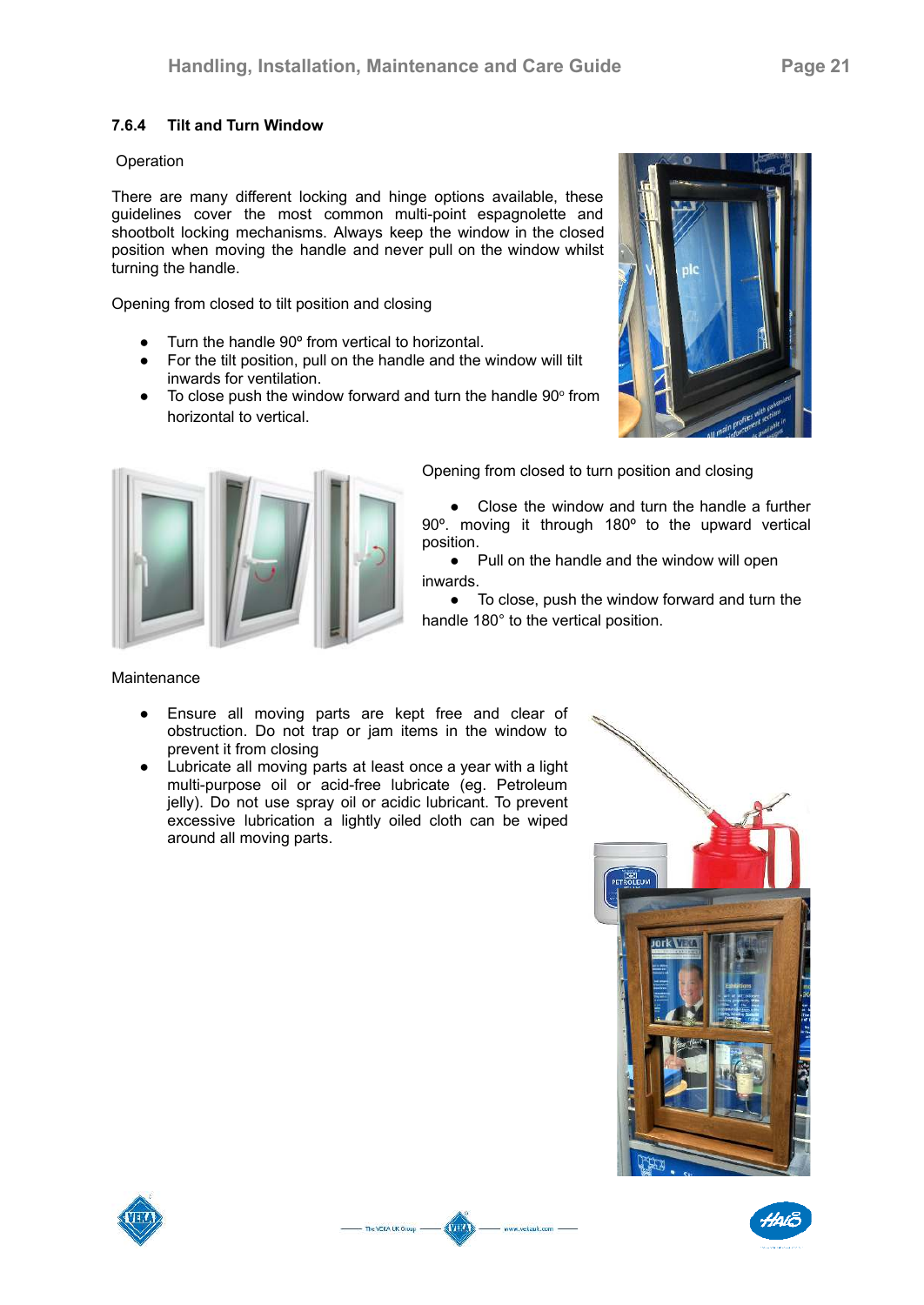## **7.6.5 Vertical Slider Sash Window**

#### Operation

Opening from closed

- First release the sash lock(s) on the central meeting rail.
- Pull up the bottom sash or pull down the top sash using the handles.

#### Tilting inwards for cleaning

- Ensure the sash lock(s) is (are) released.
- 
- Pull up the bottom sash approximately 50mm to clear the sill.

Release the childproof spring latches in the top rail of the sash and carefully tilt inwards until the weight of the sash is supported by the restrictor arms.

For the top sash, follow a similar procedure - pulling it down 300mm, releasing the spring latches and carefully tilting inwards.

• When closing from the tilt position, reverse the procedure starting with the top sash - ensuring that the spring latches fully engage in the side of the window.

The tilting inwards of the sashes should be used only for cleaning purposes.

**Maintenance** 

- Ensure all moving parts are kept free and clear of obstruction. Do not trap or jam items in the window to prevent it from closing.
- Lubricate all moving parts at least once a year with a light multi-purpose oil or acid-free lubricate (eg. Petroleum jelly). Do not use spray oil or acidic lubricant. To prevent excessive lubrication a lightly oiled cloth can be wiped around all moving parts.
- Note: The spring/coil balances are self lubricating and do not require oiling.

Kun

www.vekauk.com -

- The VEKA UK Group -





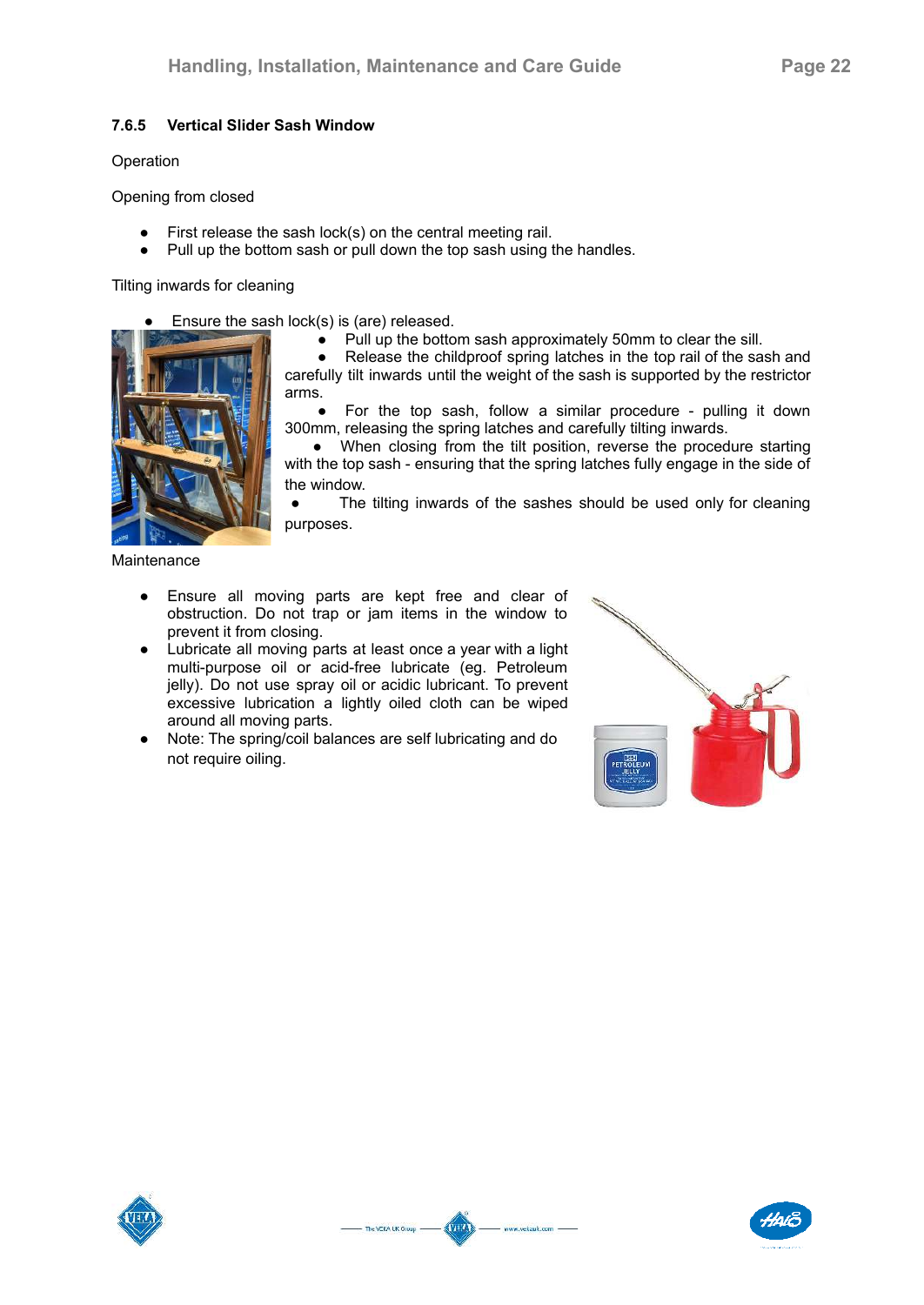### **7.6.6 Top Swing Window**

#### **Operation**

Always keep the window in the closed position when moving the handle and never pull on the window whilst turning the handle.

Opening from the closed position

- Turn the handle 90º from horizontal to vertical and push the window forward, it will click into a restricted open position of approximately 100mm. Some handles may have key locks which must first be released.
- Press the restrictor, located on the centre hinge to disengage, the window can now be fully opened.

#### Cleaning

- The window can also be fully reversed for cleaning. Once in the fully reversed position the restrictors will engage one again.
- When in the fully open position, if the pivot windows are too loose friction adjustment can be made by tightening the grommet located on the top of each hinge with an Allen key.
- To reverse the window back to its normal position, disengage the restrictor, located on the centre hinge and turn the sash back in the opposite direction. The restrictor may re-engage in the restricted position of approximately 100mm open. Release the restrictor again, pull the window back to the closed position and turn the handle through  $90^{\circ}$  from vertical to horizontal.

Kun

www.vekauk.com -

- The VEKA UK Group -

#### **Maintenance**

- Ensure all moving parts are kept free and clear of obstruction. Do not trap or jam items in the window to prevent it from closing
- Lubricate all moving parts at least once a year with a light multi-purpose oil or acid-free lubricate (eg. Petroleum jelly). Do not use spray oil or acidic lubricant. To prevent excessive lubrication a lightly oiled cloth can be wiped around all moving parts.







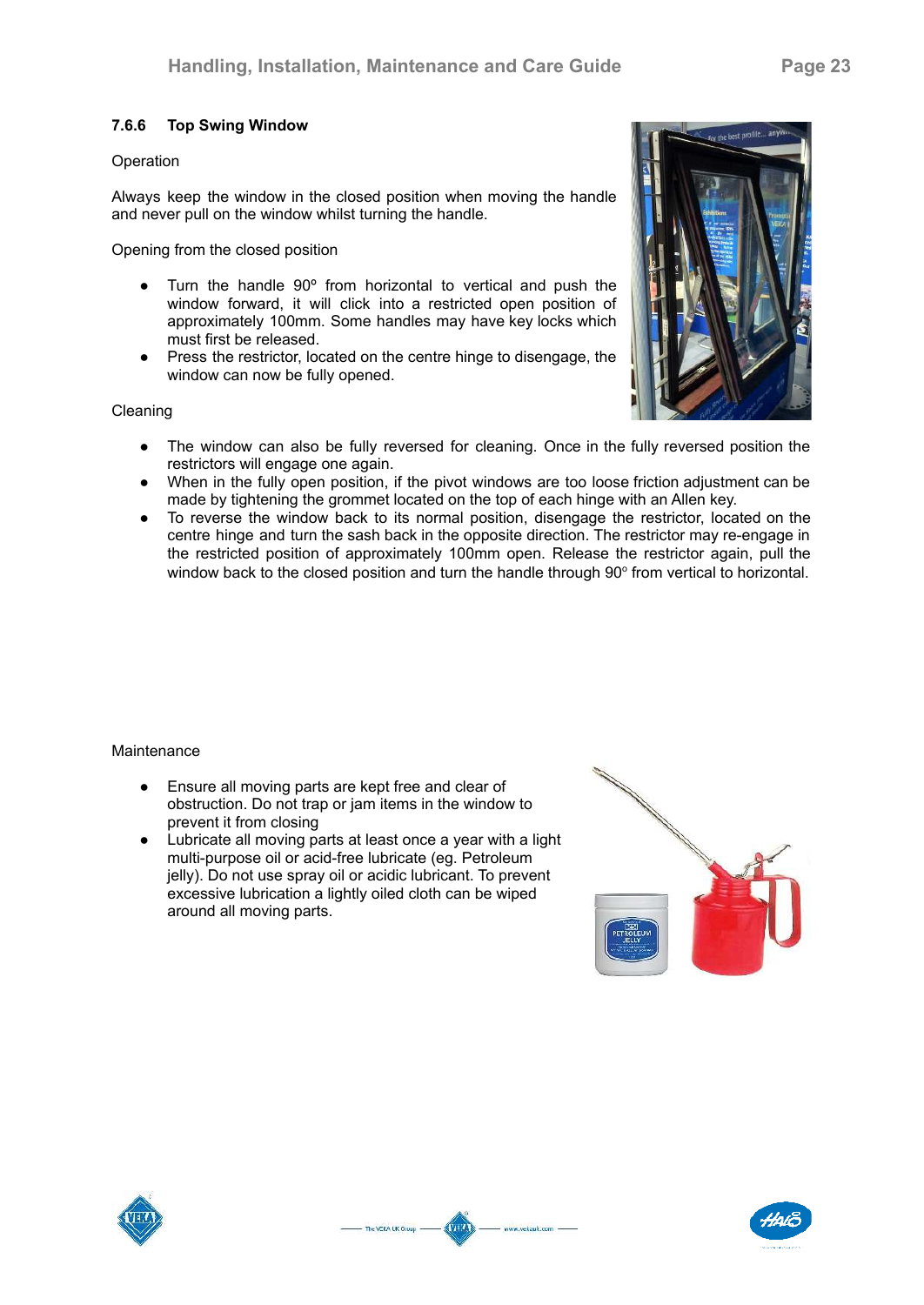# **7.6.7 Entrance Door**

#### Operation

These instructions are relevant for doors that open-inwards or outwards usually as entrance doors. These guidelines are primarily for when a lever handle is fitted on both sides of the door.

Unlocking and Opening



• Insert the key and turn it to unlock.

• Push the handle down and hold to disengage the locking components and open the door.

Closing and Locking



● Push or pull the door closed so that it clicks shut. ● Lift the handle up to engage the locking components.  $\bullet$  Insert the key, turn it to lock and then remove.

KVIR

www.vekauk.com -

- The VEKA UK Group -

¥

#### Maintenance

- Ensure all moving parts are kept free and clear of obstruction. Do not trap or jam items in the door to prevent it from closing
- Lubricate all moving parts at least once a year with a light multi-purpose oil or acid-free lubricate (eg. Petroleum jelly). Do not use spray oil or acidic lubricant. To prevent excessive lubrication a lightly oiled cloth can be wiped around all moving parts





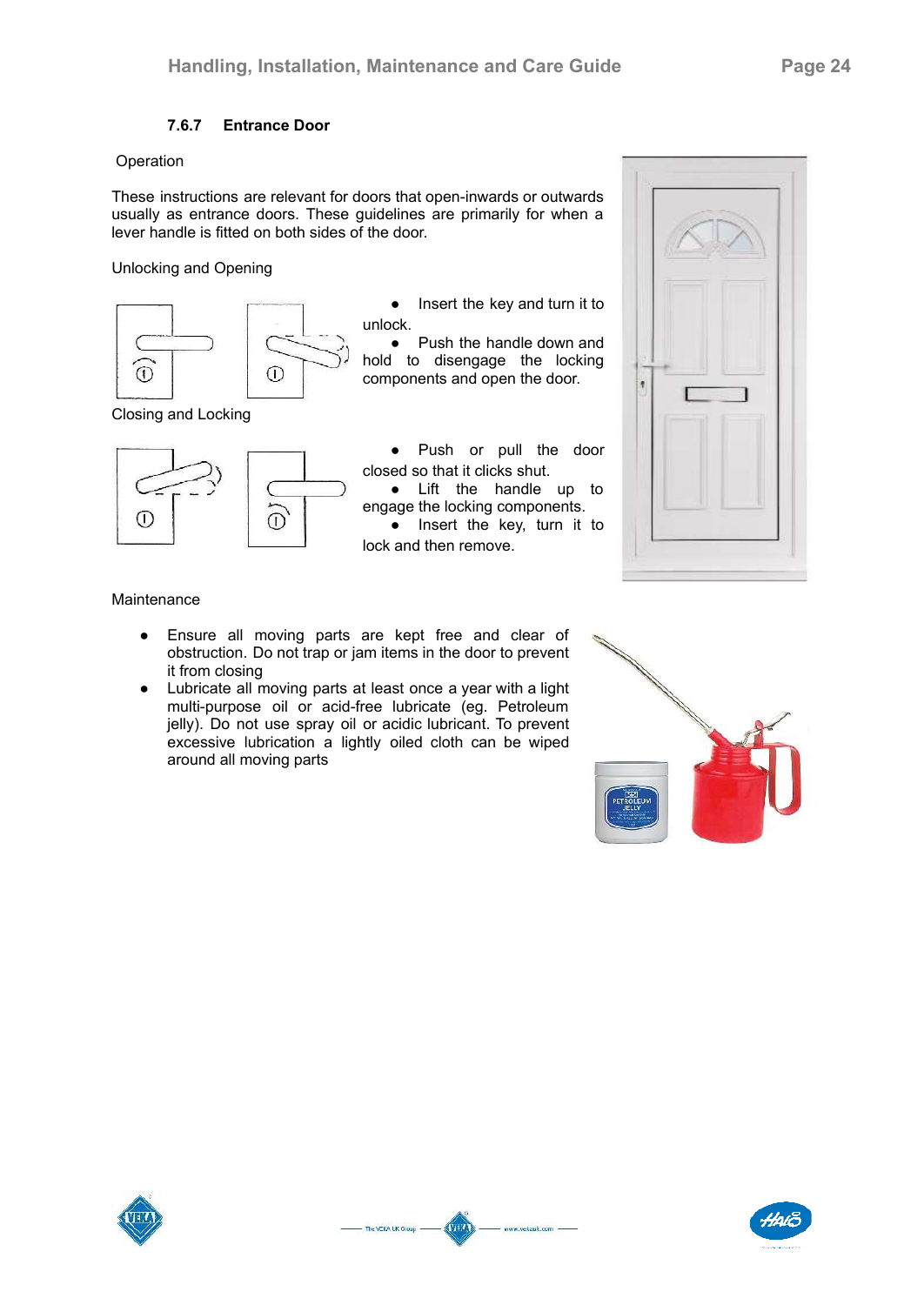# **7.6.8 Folding, sliding doors**

#### Operation

These instructions are relevant for doors that open-inwards or outwards.

Unlocking and opening

- Insert the key and turn it to unlock.
- Turn the handle the gently as far as it will go and pull/push the door away from the frame to 90º. Open each of the remaining doors



- individually by turning the handles and disengaging the locking mechanisms.
- Once all the locks are disengaged, push the doors away from yourself until they fold flat against each other.



#### Closing and locking

• Close the doors by pushing them simultaneously away from the open position startingon the hinged side, do not pull or drag the first door by its handle as this can restrict the operation of the runners and in worst cases cause it to jamb.

● Lock off each door individually starting from the hinge side.

● Finally turn the handle on the master door and insert and turn the key to lock.

Maintenance

- Ensure all moving parts are kept free and clear of obstruction. Do not trap or jamb items in the door to prevent it from closing. The track and running gear are liable to attract leaves and dirt and should be checked and cleaned out with a small soft brush on a regular basis or before use where there has been a long period of non-operation.
- Lubricate all moving parts at least once a year (at least twice a year if your door has external tracks) with a light multi-purpose oil or a light acid-free lubricant (e.g. Petroleum jelly) Do not use spray oil or acidic lubricant. To prevent excessive lubrication a lightly oiled cloth can be wiped around all moving parts.

**AVER** 

www.vekauk.com -

- The VEKA UK Group -





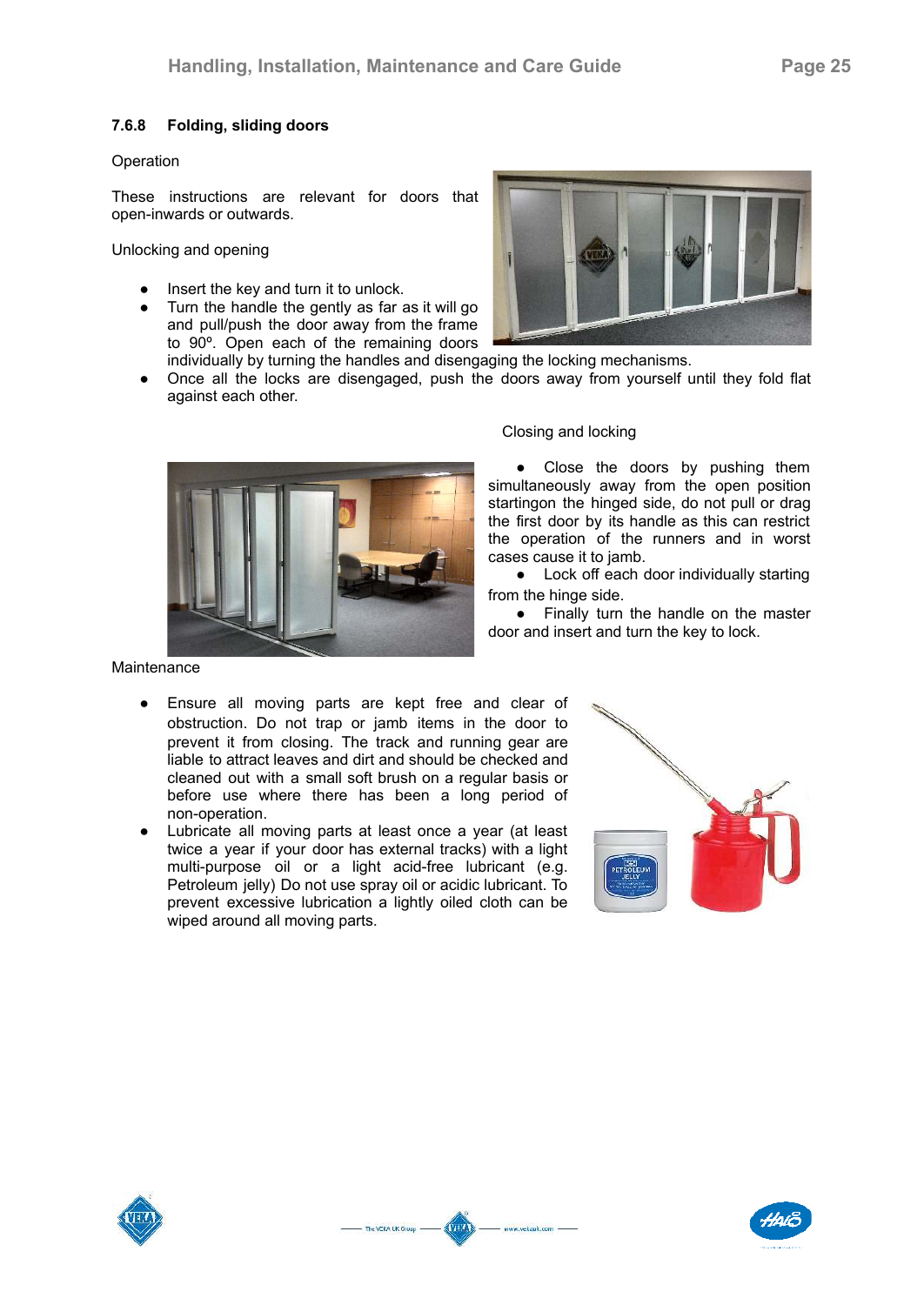

#### **OPERATION**

These instructions are relevant for irrelevant whether the sliding pane is internal or external.

Unlocking and opening



Insert  $\|\mathfrak{A}\|$  the key and turn it to unlock. The  $\|\mathscr{B}\|^{-}||\|$  odoor is opened by operating the actuating  $||^{2}||^{2}||^{2}||^{2}$  ever to release the locking mechanism.  $|| \cdot || || \cdot ||_2$  by pulling the handle the door will slide  $\|\Box\|$  **s**ideways. Be careful not to slide the door too  $\overline{f}$  fast wide open on to its stop as this may cause the opening door to bounce<br>and cause  $\frac{1}{2}$  damage to its runners. damage to its runners.

Closing and locking

● To close the door, reverse the process. Push the door gently into the closed position and throw the actuating lever to engage the locking mechanism.

Kun

www.vekauk.com -

- The VEKA UK Group -

• Insert and turn the key to lock.

**Maintenance** 

- Ensure all moving parts are kept free and clear of obstruction. Do not trap or jamb items in the door to prevent it from closing. The track and running gear are liable to attract leaves and dirt and should be checked and cleaned out with a small soft brush on a regular basis or before use where there has been a long period of non-operation.
- Lubricate all moving parts at least once a year and the track at least twice a year with a light multi-purpose oil or a light acid-free lubricant (e.g. Petroleum jelly) Do not use spray oil or acidic lubricant. To prevent excessive lubrication a lightly oiled cloth can be wiped around all moving parts.